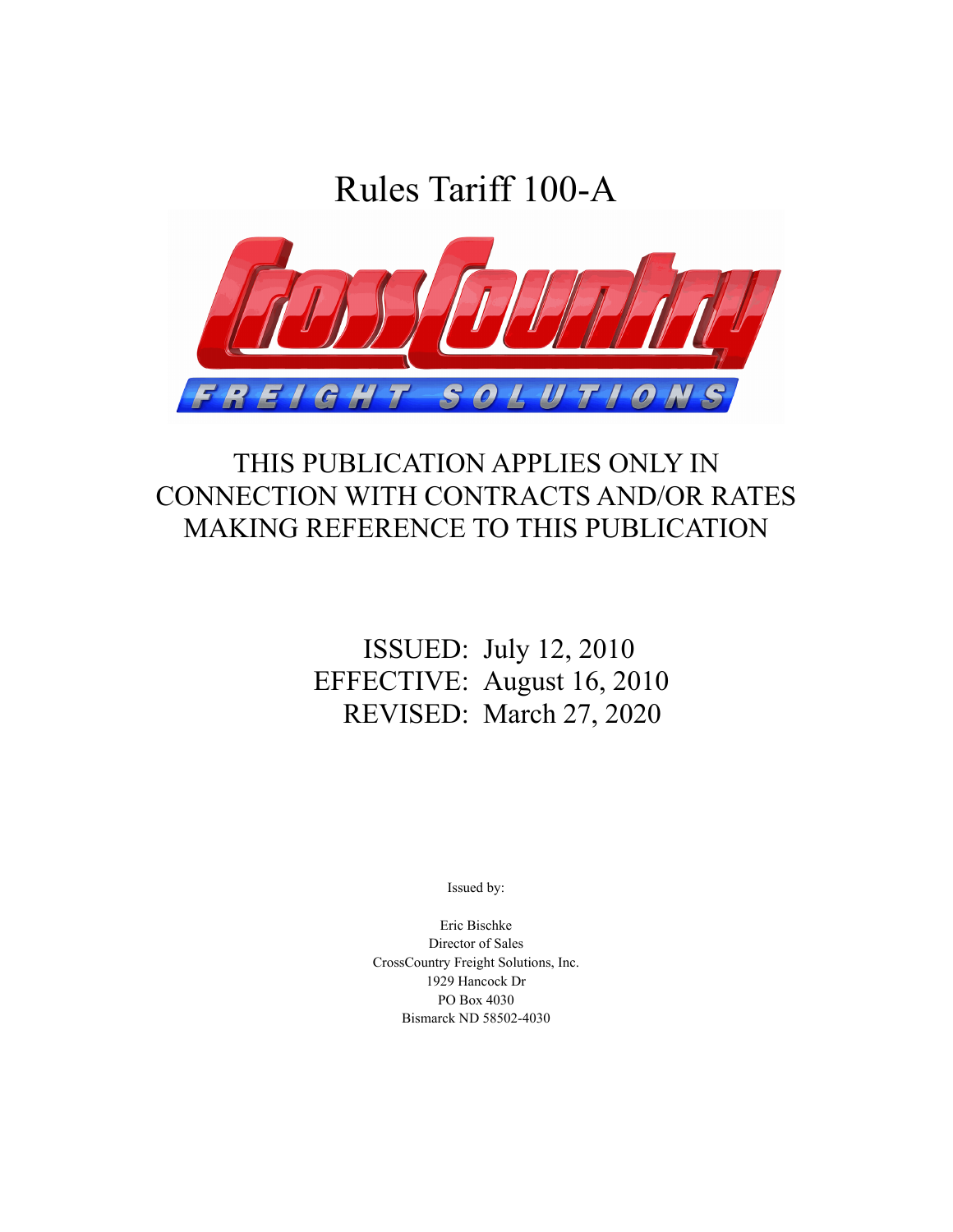## Revisions

Revisions to this release of the rules tariff include:

Item 575 - Extreme Length Item 780 - Prohibited Articles Item 750 - Pick up or Delivery Service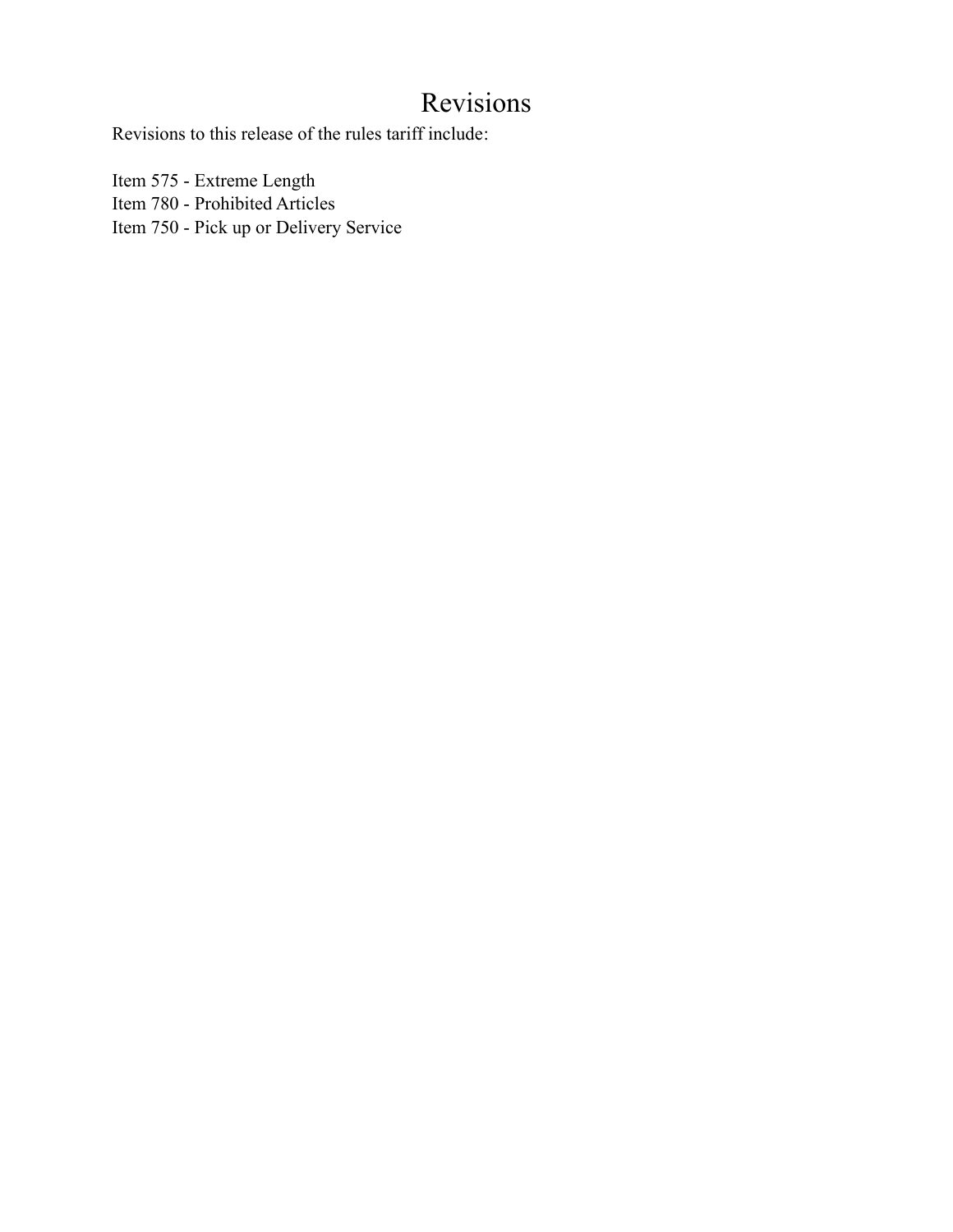#### <span id="page-2-0"></span>**Item 100: Governing Publications**

Except as otherwise provided herein, this tariff is governed and incorporates by reference the following publications, including any revisions or successive issues thereof - Classification - NMFC Series 100; Hazardous Materials - Department of Transportation, Title 49 - Code of Federal Regulations; Zip Codes - U.S. Postal Service; Mileage - MS MapPoint

#### **Item 101: Participating Carriers:**

CrossCountry Courier, Inc. dba CrossCountry Freight Solutions participates and is subject to this Tariff.

#### **Item 110: Definitions**

AGENT is an independent contractor hired by the Carrier to provide service on the Carrier's behalf. Agents typically use the contracting Carrier's paperwork and follow the contracting Carriers operating procedures.

BOL means bill of lading.

BUSINESS DAY means Monday through Friday.

BUSINESS HOURS means the hours during which operations are generally conducted by the Carrier. If not otherwise specified Business Hours are between 7:30 am and 5:30 pm.

CARRIER is CrossCountry Courier, Inc. dba CrossCountry Freight Solutions or its affiliated companies hired to perform transportation and other available services.

CONSIGNEE is the party to whom the freight is tendered or delivered.

CONSIGNOR is the party who tenders freight to the Carrier. Commonly referred to as the "Shipper".

DECLARED VALUE means the Value of the items being shipped.

DIRECT SERVICE POINT is a point that is serviced by the Carrier

DR means delivery receipt.

HANDLING UNIT means a shipment or a portion of a shipment that is individually identified and must be handled independently to be distributed or transported.

HOLIDAY means New Year's Day, Memorial Day, Independence Day, Labor Day, Thanksgiving Day, the Friday following Thanksgiving Day, Christmas Eve Day, Christmas Day or any other day observed as a holiday at the point where service is performed. Holidays that fall on Saturday will be observed the previous Friday. Holidays that fall on Sunday will be observed the following Monday.

INDIRECT SERVICE POINT is a point serviced through an Agent.

INTERLINER or INTERLINE CARRIER is a Carrier with its own operating authority and licenses that is contracted by the Carrier to perform services on its behalf. Typically, the Interline Carrier will use its own paperwork and follow its own operating procedures and will provide service outside the Carrier's service area.

INTERLINE SERVICE POINT is a point serviced through an Interliner.

LESS THAN TRUCKLOAD makes reference to the quantity of freight tendered and implies the Consignor is not contracting the exclusive use of the Carrier's equipment.

PALLET means any elevated platform used to transfer freight with a pallet jack or forklift. As intended herein, skids, platforms, containers, shipping carriers, crates, or platforms may be referred to as pallets.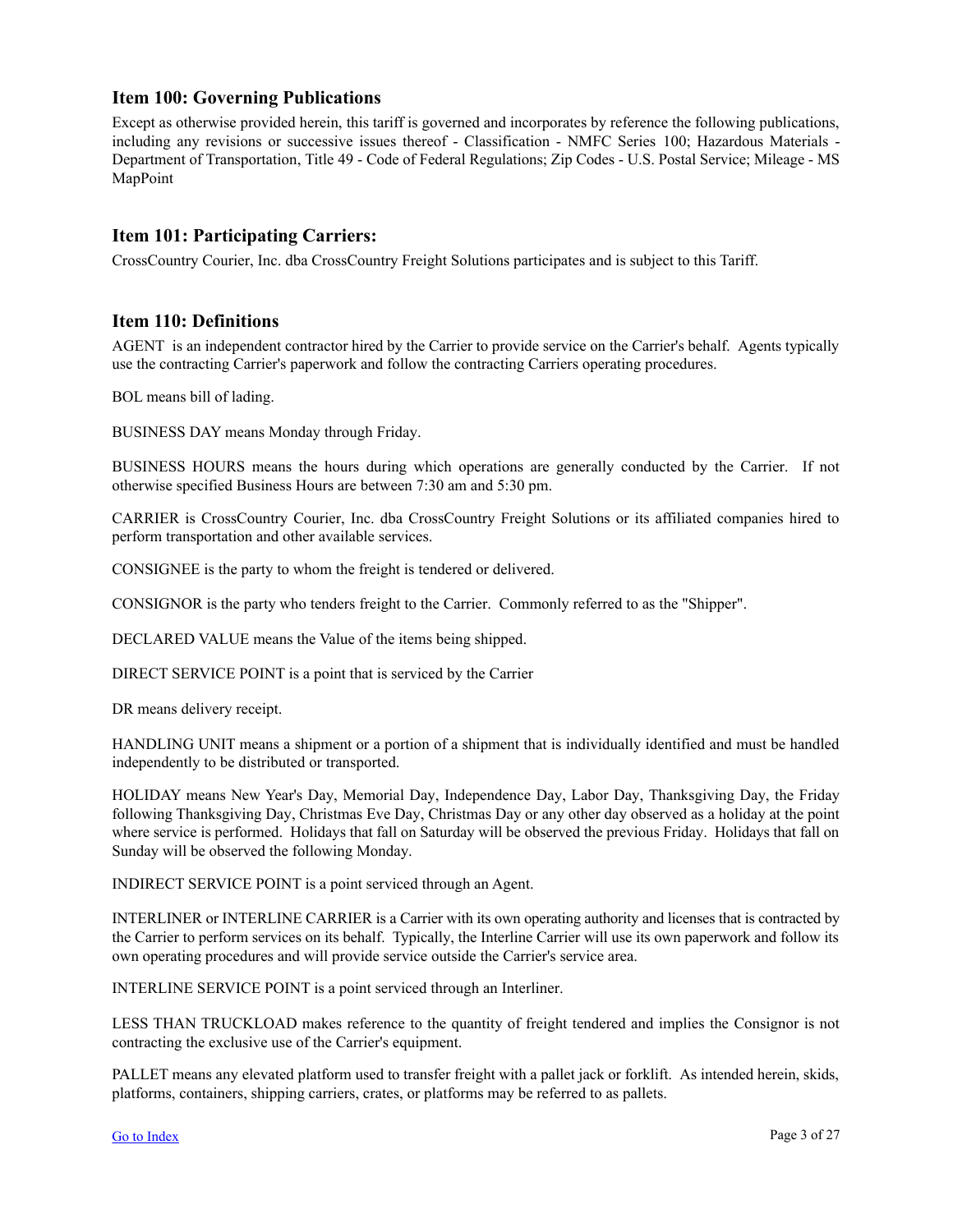<span id="page-3-0"></span>PLACE means a particular street address or other designation of specific location and shall not be considered separate if intersected by a public street or thoroughfare.

POD means proof of delivery.

POINT means a particular city, town, village, community, or other area treated as a unit for the application of line haul rates.

POWER UNIT means any self-propelled vehicle used on public roads or highways in the transportation or cartage of goods.

SHIPPER is the party tendering freight to the Carrier and also referred to as the Consignor.

TARIFF means any classification, charge, price, rule or rate established by the Carrier and kept on file in the Carrier's office.

TSA means Transportation Security Administration

TRUCK, TRACTOR, OR VEHICLE means any self-propelled vehicle used on public roads or highways in the transportation or cartage of goods.

TWO LINE HAUL or THREE LINE HAUL identifies the number of Carriers involved in transporting a shipment from origin to destination.

#### **Item 111: Jurisdiction**

Exclusive jurisdiction and venue for all civil actions arising out of transportation services provided by Carrier including, but not limited to actions arising from alleged damage to cargo and collection actions shall be either the state or federal courts in the State of North Dakota. Shipper, Consignee or any employee, agent, representative or similar person of any of these parties, by tendering freight to Carrier or by being a party to the same shipment transaction in any way whatsoever, hereby consents to the personal jurisdiction of the state and federal courts of the State of North Dakota, and each party hereby waives any and all defenses to venue and jurisdiction including, but not limited to, any claimed lack of personal jurisdiction or forum non conveniens. If any party files a legal action in contravention of the foregoing, Carrier shall be entitled to collect its reasonable attorney fees and costs associated with enforcing its rights under this Item 111, regardless of the ultimate outcome of the legal action.

#### **Item 150: Cancellation of Pricing Programs**

If the Carrier does not receive a shipments rated under a pricing program provided to a Shipper or Consignee, as the case may be, for a period of six (6) months, then Carrier reserves the right to cancel any such pricing program and all further shipments will move under Carrier's standard base rates and related charges.

#### **Item 155: Disclaimer Regarding Contracts**

The rates and provisions named in this tariff and tariffs making reference to this tariff shall be applicable to all shipments and may not be negated or superseded by any claimed contract that is written or unwritten, promise, representation, or indicated understanding between the parties UNLESS such agreement, contract or understanding is in writing and signed by an authorized representative of the Carrier. Rates, rules, and regulations negotiated with Carrier which are not contained in any applicable tariff, pricing confirmation page, or written contract will become effective only upon the effective date of such tariff, pricing confirmation page, or written contract between Carrier and its customer, once such document is created. Retroactive publication of provisions shall not be made to reflect any claimed unwritten contract or agreement.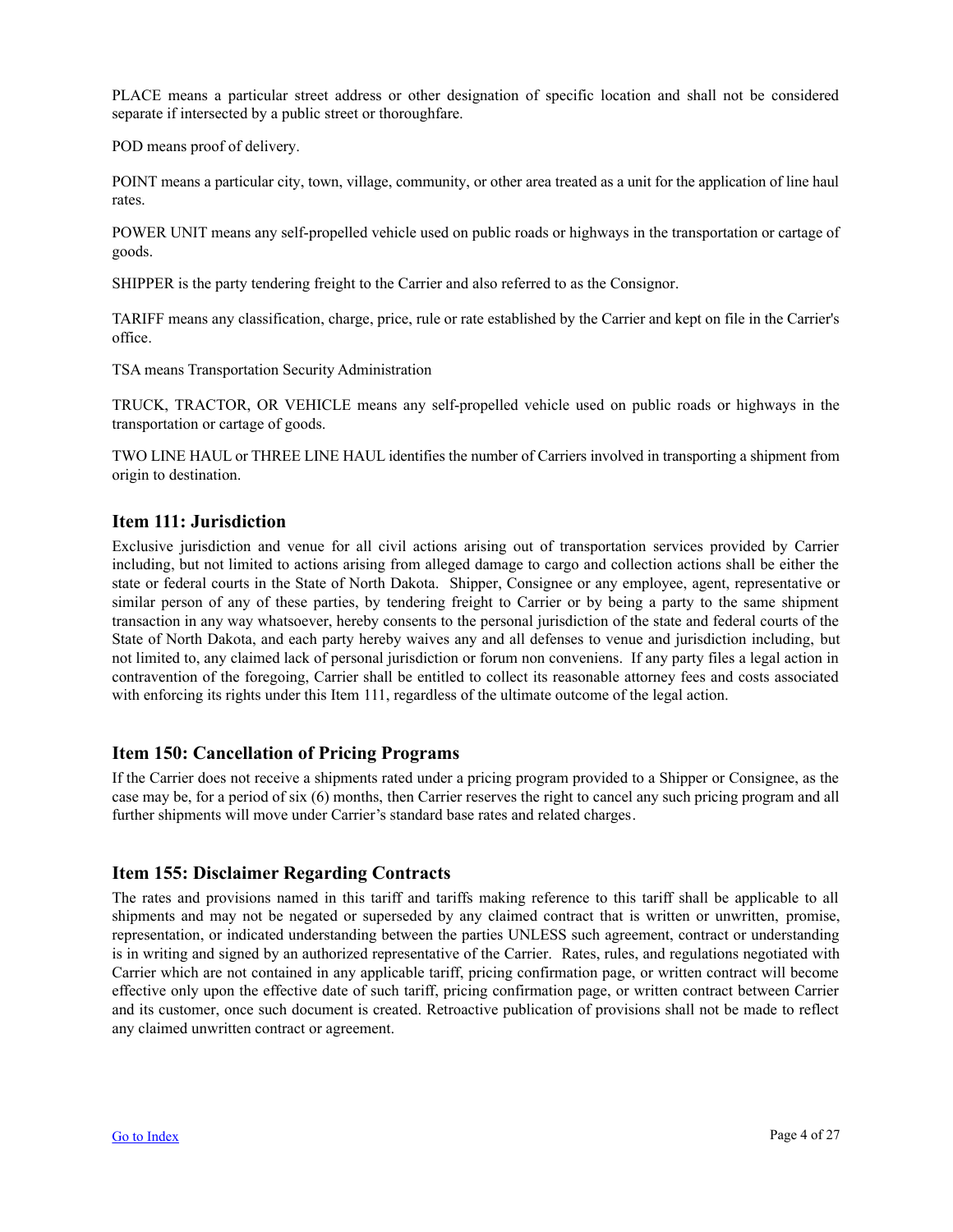#### <span id="page-4-0"></span>**Item 160: Collection of Charges or Extension of Credit**

For Prepaid shipments, charges are due and payable by the Consignor when the shipment is tendered to the Carrier unless credit has been established with the carrier.

For Collect shipments, charges are due and payable by the Consignee at the time the shipment is delivered unless a credit arrangement has been established with the carrier.

Payment may be made by valid check, money order, credit card, Electronic Funds Transfer (EFT), or Automatic Clearing House (ACH) in United States Dollars only. A remittance advice must accompany payment to specify payment details. Payment shall be applied to specific shipments, even if older balances remain unpaid.

#### Third Party Billing

When a party other than the Shipper or Consignee on the bill of lading is responsible for paying the freight charges, the name and address of such third party must be placed on the bill of lading and by the Shipper at time of shipment, except as provided below in this Item 160.

When Shipper requests Carrier to bill a third party, payment of the charges must be guaranteed by the Shipper if the third party fails to pay such charges within the time allowed under federal credit regulations.

When Shipper, Consignee or the initially designated payer of the freight charges instructs the Carrier to bill the freight charges to a third party and such information is not shown on the bill of lading at time of shipment, an additional charge will be assessed for the new billing, in addition to all other applicable charges. The name of the charge is the Charge is the Bill of Lading Correction Fee. See Carrier's Accessorial Rate chart for current rate.

The additional charge will be assessed against the party billed for the freight charges.

The execution of Section 7 of the bill of lading by the Shipper is not valid on shipments subject to the provisions of this Item 160.

#### Establishing Credit

If a credit application is completed and the Carrier deems it appropriate, credit may be extended to a Consignor or Consignee.

If payment is not received within the payment terms, Carrier reserves the right to commence civil action or final and binding arbitration proceedings to recover such invoiced amounts within (18) eighteen months of delivery or tender of delivery of the shipments involved. If Carrier alleges undercharges, or Consignor alleges overcharges, duplicate payment, overcollection or unidentified payment, then notice of such claims must be given within 180 days of receipt of the invoice and a civil action or arbitration proceedings must be filed within (18) months of delivery or tender of delivery of the shipments involved. The processing, investigation, and disposition of overcharge, unidentified payment, duplicate payment, or overcollection claims shall be governed by present federal regulations codified at 49 C.F.R Part 378.

Payment terms are 30 days from invoice date.

Past due balances are subject to a monthly service charge of 1.5% of the unpaid balance due or \$25, whichever is greater (or the highest allowable by law).

Carrier reserves the right to suspend credit for any reason.

#### **Item 200: Cargo Loss and Damage Claims**

Carrier will assume liability for cargo loss and damage claims under the federal laws applicable to common carriage in effect on the date of the shipment and the terms and conditions of the Uniform Straight Bill of Lading, except as shown herein, or to the extent otherwise specifically outlined in participating tariffs or contracts.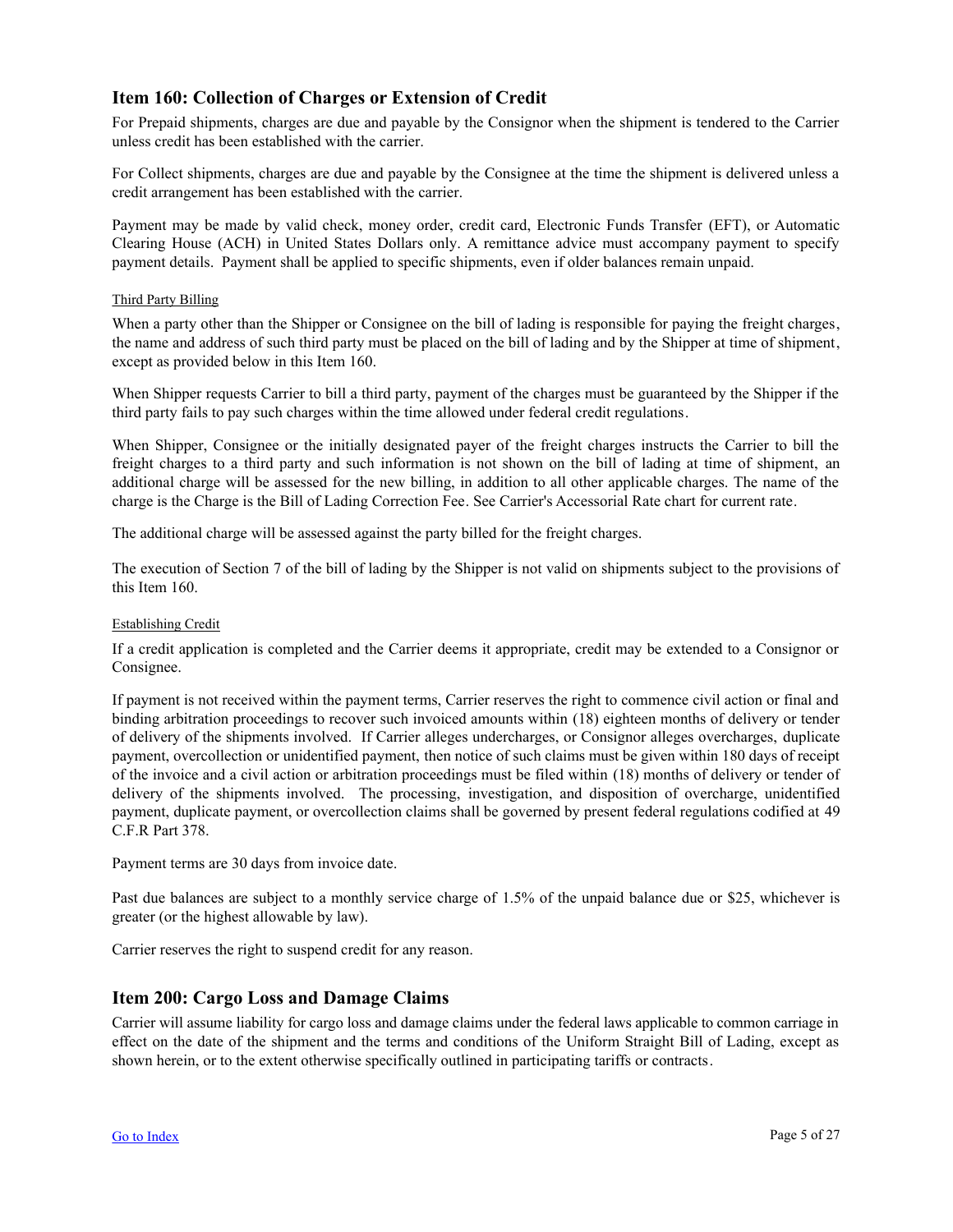<span id="page-5-0"></span>Carrier's liability for cargo loss and damage begins upon Carrier's signing the receipt or bill of lading for property it receives for transportation. Carrier will not assume liability for improperly packaged shipments as it is the shippers responsibility to ensure NMFC packaging guidelines are followed. Shipments must be properly packed to ensure damage-free transportation in an LTL environment with ordinary care in handling.

Carrier will investigate and dispose of cargo loss and damage claims under common Carrier provisions as set forth in 49 C.F.R. Part 370, and STB NMF 100 Series, Items 300100 through 300155.

All claims for loss, damage or delay must be filed in writing within nine (9) months after the delivery or reasonable time for delivery has elapsed for non-delivery. When claims are not filed within the prescribed times such claims are barred and will not be paid.

Any lawsuits for cargo claims shall be instituted against Carrier no later than two years and one day from the day when written notice is given by Carrier to the claimant that Carrier has denied the claim or any part or parts of the claim specified in such notice. Where claims are not filed or lawsuits instituted thereon in accordance with the foregoing provisions, Carrier shall not be liable and such cargo claims shall not be paid.

Customer shall not deduct or offset any cargo claim or other alleged claim or debt of Carrier from the charges owed to Carrier unless authorized in writing by Carrier.

#### Concealed Loss or Damage

Concealed loss or damage is that which was not apparent at time of delivery. Consignee should notify Carrier as soon as damage is discovered and in no case later than 5 days after freight was tendered. Notification may be given by telephone or in person, but must be followed in writing. Claims for concealed damage, where there is visible damage to the cargo, but a clear receipt of delivery, will not be accepted by Carrier and assumed to have occurred after delivery while in the Consignee's possession. Payment for concealed damage shall be limited to \$50.

#### Freight Charges

Freight charges for shipments to and from the consignee, where damage or loss claims are filed, are due and payable in accordance with normal payment terms, except for shipments where there is no record of the shipment being delivered. A refund of freight charges may be considered as part of the damage claim if it is included in the amount claimed.

#### Minimum Claim Amount

Carrier does not provide temperature control and assumes no liability for damage caused by temperature. Carrier does not accept food, including food for animals, that is not packaged in completely enclosed containers, or that requires temperature control, and is exempt under these sections of the FSMA.

#### Acceptance of Funds

The minimum amount of a claim that will be considered by Carrier is \$50.

A claim is considered closed if funds issued as a claim payment by Carrier are accepted by the payee.

#### **Item 205: Incidental, Special, or Consequential Damages**

Carrier is not liable for any loss or damage to a shipment or for any delay caused by an act of God, the public enemy, the authority of law, the inherent vice of the goods or the act or default of the Consignor. The burden to prove freedom from negligence is on the Carrier or the party in possession.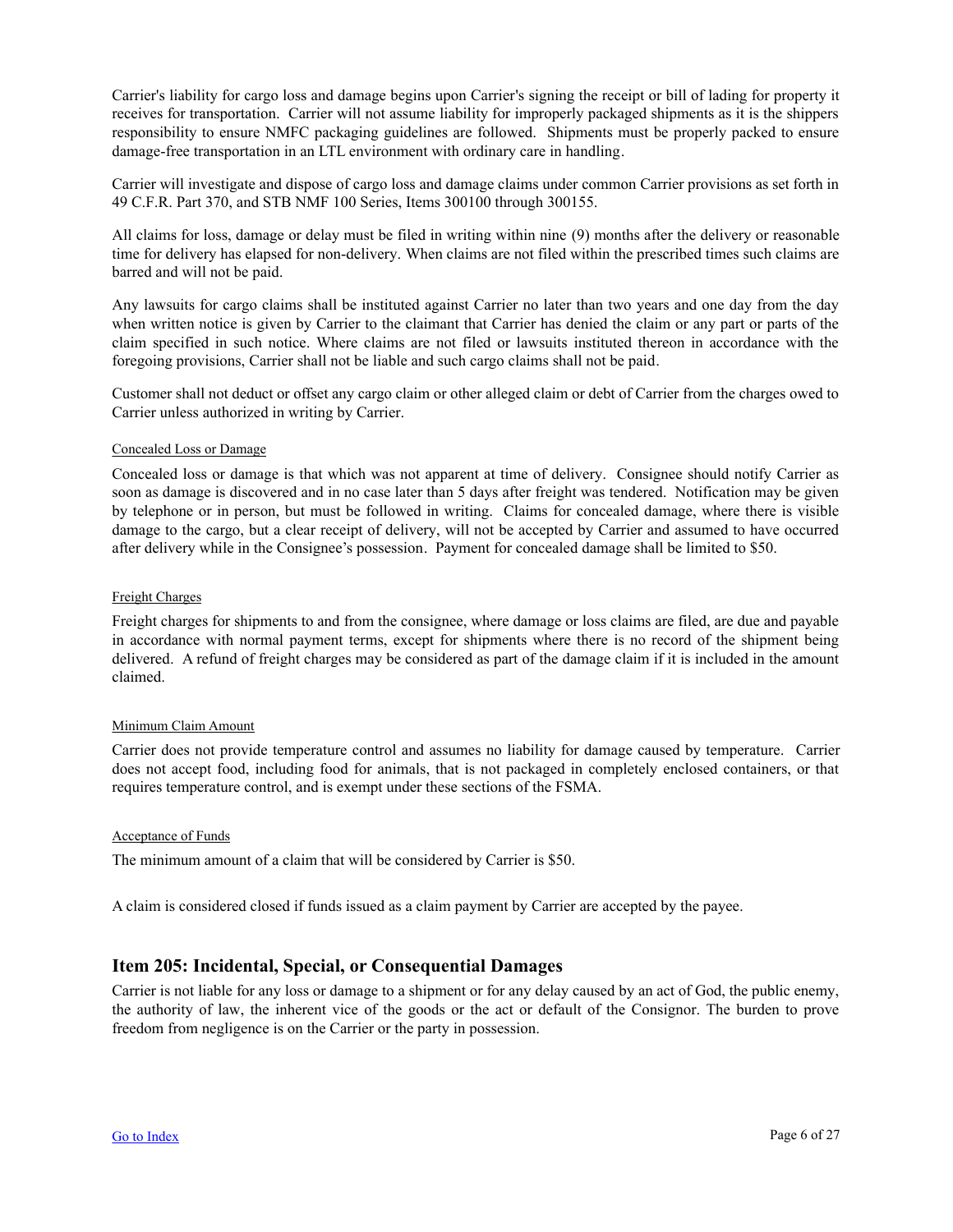<span id="page-6-0"></span>Consignor shall, at its cost and expense, comply with all applicable federal, state, local and International laws, rules and regulations pertaining to its cargo and shall be responsible for all costs, liabilities, delays, fines and expenses caused by, resulting from or otherwise associated with any noncompliance by Consignor or Consignor's shipments with any such laws, rules, or regulations. Consignor shall also be responsible for Carrier's charges pertaining to any services by Carrier at Consignor's request for compliance with any such laws, rule or regulations.

In no case shall Carrier be liable, and hereby disclaims responsibility for any indirect, incidental, consequential, special punitive, or multiplied damages or other indirect costs, lost profits, fees, or charges of any kind arising from any service provided or freight claims filed hereunder or any other acts, including delays or omissions of Carrier, whether foreseeable, disclosed or not.

Subject to reasonable requests, Carrier agrees to accept, transport, and deliver with reasonable dispatch such cargo as may be tendered to Carrier for transportation. However, Carrier shall not be responsible for any damages, direct, indirect or consequential, which are the result of delays in delivery.

#### **Item 210: Returned Freight**

Carrier will not be liable for loss, damage or destruction of property for shipments being returned to the original Consignor, which were not initially transported by Carrier from the original Consignor.

Carrier shall not be liable for loss, damage or destruction of property for shipments being returned to the original Consignor, which were initially transported by Carrier, from the original Consignor and delivered without exception, when Carrier is not given the opportunity to inspect prior to return.

### **Item 215: Pallet - Shipment Preparation and Liability**

Shipments tendered to Carrier on a shrink or stretch wrapped skid (SWS) or shrink or stretch wrapped pallet (SWP), shall be signed for as \_\_\_\_ SWP(s) STC \_\_\_\_\_\_\_ Pieces or \_\_\_PLT(s) STC \_\_\_\_\_\_\_ Pieces. When a shrink or stretch wrapped pallet is delivered intact, Carrier shall assume no liability for loss or damage discovered therein, either at delivery or after delivery has been performed. In such circumstances, the driver will accept only for shipment the number of pallets, not the number of pieces identified on the bill of lading.

Pallets, at minimum, shall be equal to the length and width dimensions of the freight being shipped. Carrier shall assume liability only for loss, not damage, of freight overhanging the pallet. Carrier will not assume liability for improperly packaged shipments as it is the shippers responsibility to ensure NMFC packaging guidelines are followed. Shipments must be properly packed to ensure damage-free transportation in an LTL environment with ordinary care in handling.

Top-heavy or unstable freight shall be strapped securely to the pallet. Carrier shall not be liable for damage caused when freight is not properly secured or when the pallet is defective or insufficient to support the weight of the cargo.

Freight rated as a pallet shall be considered UNCLASSIFIED and will be subject to liability limits associated with such, as shown in the General Limitations of Liability section of this tariff.

Unless otherwise specified within the applicable tariff or contract, Carrier calculates pallet weight as 50 pounds per pallet. The weight of the pallet is excluded when determining indemnity or shipment value.

#### **Item 220: Undelivered Freight**

If freight cannot be delivered because of the consignee's refusal or inability to accept it, or because Carrier cannot locate the consignee, or freight cannot be transported because of an error or omission on the part of the Consignor, Carrier will make diligent effort to notify the Consignor promptly that the freight is in storage and the reason thereof.

Undelivered shipments will be subject to applicable storage or detention charges if Carrier does not receive detailed disposition instructions.

Carrier will only follow any applicable Uniform Bill of Lading terms and conditions for disposition of undelivered freight.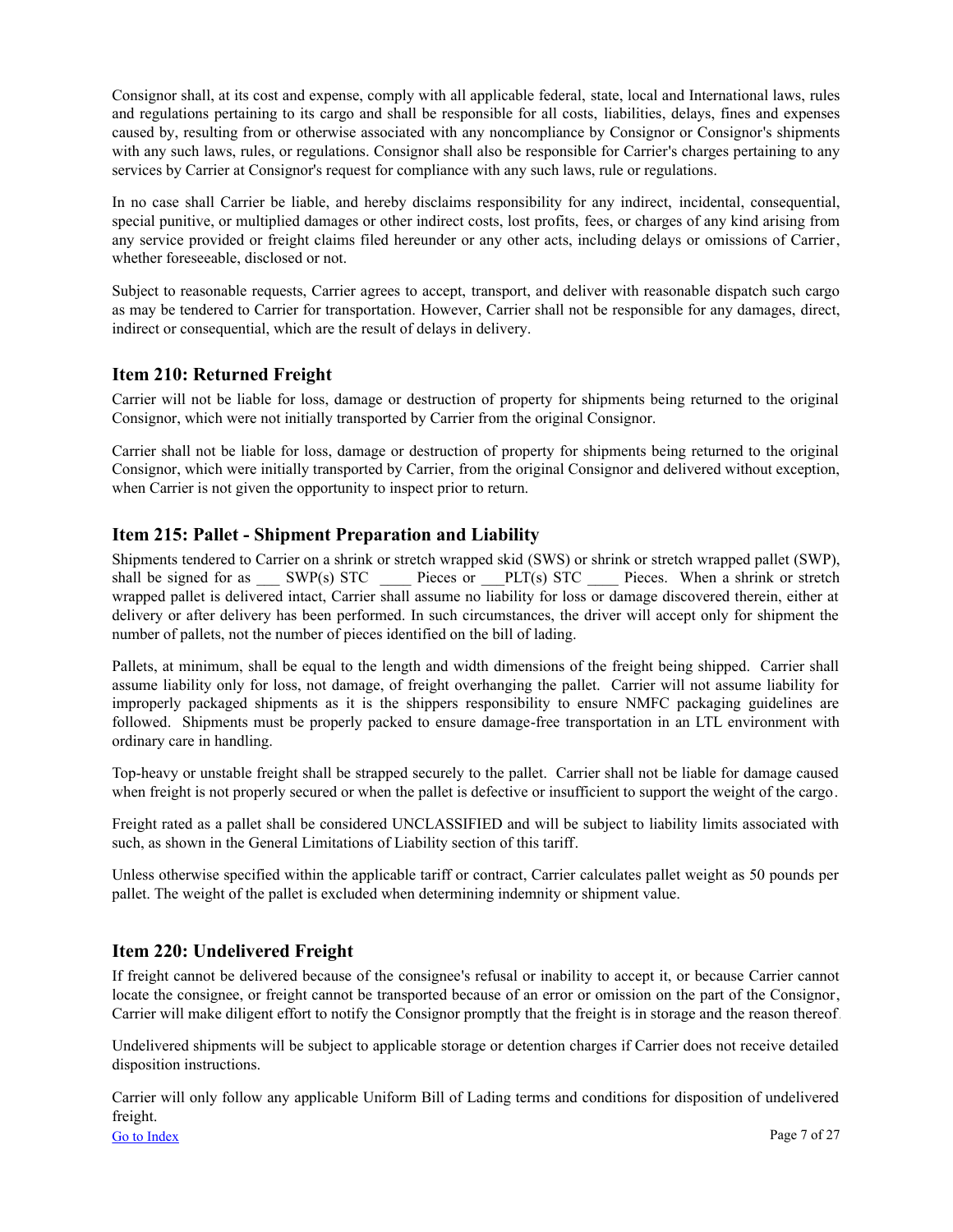<span id="page-7-0"></span>Upon request of the Consignor, undelivered shipments will be returned or reconsigned. In such cases, the Consignee and Consignor are responsible for payment of the rates and charges applicable for the original move, the return or reconsignment move, and other services performed.

Shipments moving under the provisions of this item will be subject to all other provisions of the Rules Tariff.

#### **Item 225: Consignor Load; Sealed Shipments**

When prearranged with Carrier, Carrier may spot or drop trailer at that Consignor's loading facility so the Consignor may load the trailers or vehicles at its convenience. Any discrepancy on those shipments tendered under the Consignor Load and Count (SL&C) arrangement will be handled in the following manner:

At pick-up, Carrier will include "SL&C" on the Bill of Lading, indicating the Consignor counted and loaded the shipment without Carrier's driver present. The Consignor must properly block and brace the freight. Carrier's failure to note "SL&C" on the bill of lading will not affect the liabilities of the parties, if the Consignor has in fact performed the counting and loading without a representative from Carrier present.

Carrier will provide seals for security purposes to the Consignor when requested. Failure of the Carrier to seal a load will not affect the terms and conditions outlined. If Shipper loads and seals the cargo in or on the trailer and Carrier does not have the opportunity to count the cargo being loaded and the seal is intact upon delivery, Carrier shall be absolved from any liability for shortages or any damage to the lading except when proximately caused by independent action of Carrier. Such absolution of liability will also occur if (i) the seal is broken at the direction and under the supervision of an agent of a body politic, or (ii) trailers are preloaded and the adequacy of loading or count of such trailer is not practical by a representative of Carrier. Carrier agrees that if a seal is broken and an inspection made by an agent of a body politic, its operator or other representative will take all reasonable steps to secure the count, safety, and integrity of the lading. These steps will include requesting that the body politic reseal the trailer and/or make appropriate notation on the freight documentation form. Carrier may break the seal on a trailer if, upon Carrier's determination or that of its operator or other representative, it becomes reasonably necessary to do so to inspect, reposition, or protect the lading or Carrier's equipment or to comply with federal, state, municipal, or provincial laws, rules, and regulations. The Consignee may not refuse delivery of a shipment solely because the seal on a trailer is broken.

Carrier will notify the Consignor's representative of any exceptions within 24 hours of unloading; provided Carrier is made aware of any such exceptions by the Consignee. This will not include weekends or holidays. Carrier cannot be liable for uncountable palletized orders, picked up and delivered with wrap intact.

Shortages will be reported as above. The Consignor will advise Carrier of the disposition of any merchandise that could or should be applied to a valid shortage. In the event of a Consignor caused shortage, the Consignor will allow Carrier to adjust the Bill of Lading accordingly to reflect actual piece count and weight.

Carrier may accept liability for any loss or damage to product that has not been properly reported unless the loss or damage is one of a concealed nature or the Consignor loaded and seals the cargo without the Carrier having an opportunity to count or inspect the cargo being loaded.

Carrier is responsible for transporting units only. Individual item numbers, carton numbers, and purchase order number shortages at delivery shall not be deemed as shortages against Carrier when the handling unit count matches the amount properly reported as received on the SL&C trailer.

Except otherwise provided in this Item 225, Carrier will not decline liability of claims just because the Bill of Lading is noted "SL&C". The burden is Carrier's to either provide a clear proof of delivery, a properly reported exception or payment of the claim. The Consignor agrees not to file claims when discrepancies have been properly reported.

Consignor is liable for any and all damages or loss to the Carrier's equipment while in the physical possession of the Consignor. Acts of God and normal wear and tear shall be excluded. The Consignor will promptly reimburse the Carrier for the cost of repairing or replacing such equipment. Carrier will furnish up to two estimates for repair or replacement of equipment if requested by the Consignor.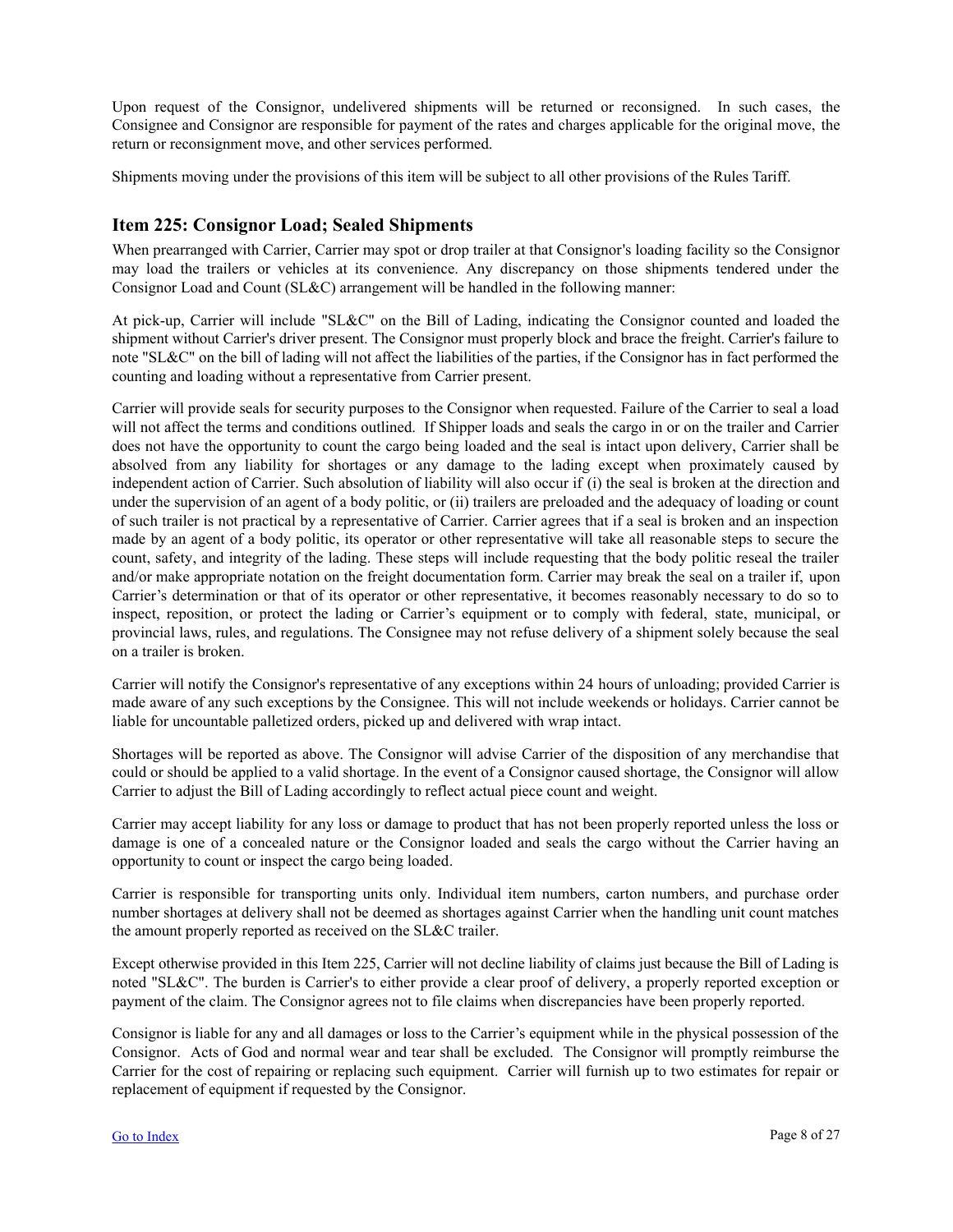#### <span id="page-8-0"></span>**Item 230: Consignee Unload**

At Consignee's request, Carrier may drop or spot trailers or vehicles at the Consignee's facility so the Consignee may unload the trailers or vehicles. Any discrepancy on those shipments tendered, as CONSIGNEE UNLOAD will be handled in the following manner:

Carrier agrees to spot or drop trailers or vehicles at Consignee's place of business for the purpose of Consignee to complete the unloading process within normal free time or otherwise agreed to in writing.

Consignee will not utilize Carrier's equipment for any use other than the express purpose of unloading.

Detention rules and charges apply. The Consignee is responsible to notify Carrier as soon as the equipment is empty and available for pick up. Failure to provide notification will not exclude the Consignee from detention charges.

Consignee is liable for any and all damages or loss to the Carrier's equipment while in the physical possession of the Consignee. Acts of God and normal wear and tear shall be excluded. The Consignee will promptly reimburse the Carrier for the cost of repairing or replacing such equipment. Carrier will furnish up to two estimates for repair or replacement of equipment if requested by the Consignee.

Carrier will note CONSIGNEE UNLOAD on the delivery receipt, indicating that the Consignee unloaded and counted the shipments without Carrier's driver present. Carrier's failure to note CONSIGNEE UNLOAD on the delivery receipts will not affect the liabilities of the parties, if the Consignee has in fact performed the counting and unloading without a representative from Carrier present.

Carrier may provide sealed trailers with the Carrier's seal number documented for security purposes. Failure to seal a load will not affect the terms and conditions outlined in this item.

Delivery receipts will be signed by the Consignee at time the trailer is dropped for unloading, or if not operationally feasible, will be available to Carrier no more than 24 hours after delivery.

The Consignee agrees to notify Carrier in writing of any exceptions within 24 hours of the trailer being dropped. This will not include weekends or holidays. Carrier shall not be liable for exceptions reported after 24 hours of trailer being dropped at Consignee's location.

Carrier is not liable for uncountable palletized orders, picked up and delivered with shrink wrap intact or for Consignor Load and Count orders that have been properly reported to the Consignor at first unloading. If Shipper loads and seals the cargo in or on the trailer and Carrier does not have the opportunity to count the cargo being loaded and the seal is intact upon delivery, Carrier shall be further absolved from any liability for shortages or any damage to the lading except when proximately caused by independent action of Carrier.

Carrier is responsible for handling units only as signed for and tendered by the Consignor. Individual item numbers, carton numbers, and purchase order number shortages shall not be deemed shortages against Carrier when the handling unit count matches the amount signed for at time of Pick up, or as applicable, properly reported as received on a Consignor Load and Count trailer.

Shipments tendered to the Consignee to be unloaded at Consignee's convenience are to be secured by the Consignee in a manner to prevent theft. Carrier is not responsible for stolen product while in the possession of the Consignee.

Carrier agrees not to decline liability of claims just because the delivery receipt is noted CONSIGNEE UNLOAD. Carrier bears the burden to provide a clear proof of delivery when the documents are returned to the Carrier. The Consignee bears responsibility to provide a written documentation of discrepancy to the Carrier. The Consignee agrees not to file claims when discrepancies have not been properly reported

Carrier will accept liability for any loss or damage to product that has been properly reported unless the loss or damage is one of a concealed nature. In this respect any claim following will be settled based on the findings of the investigation.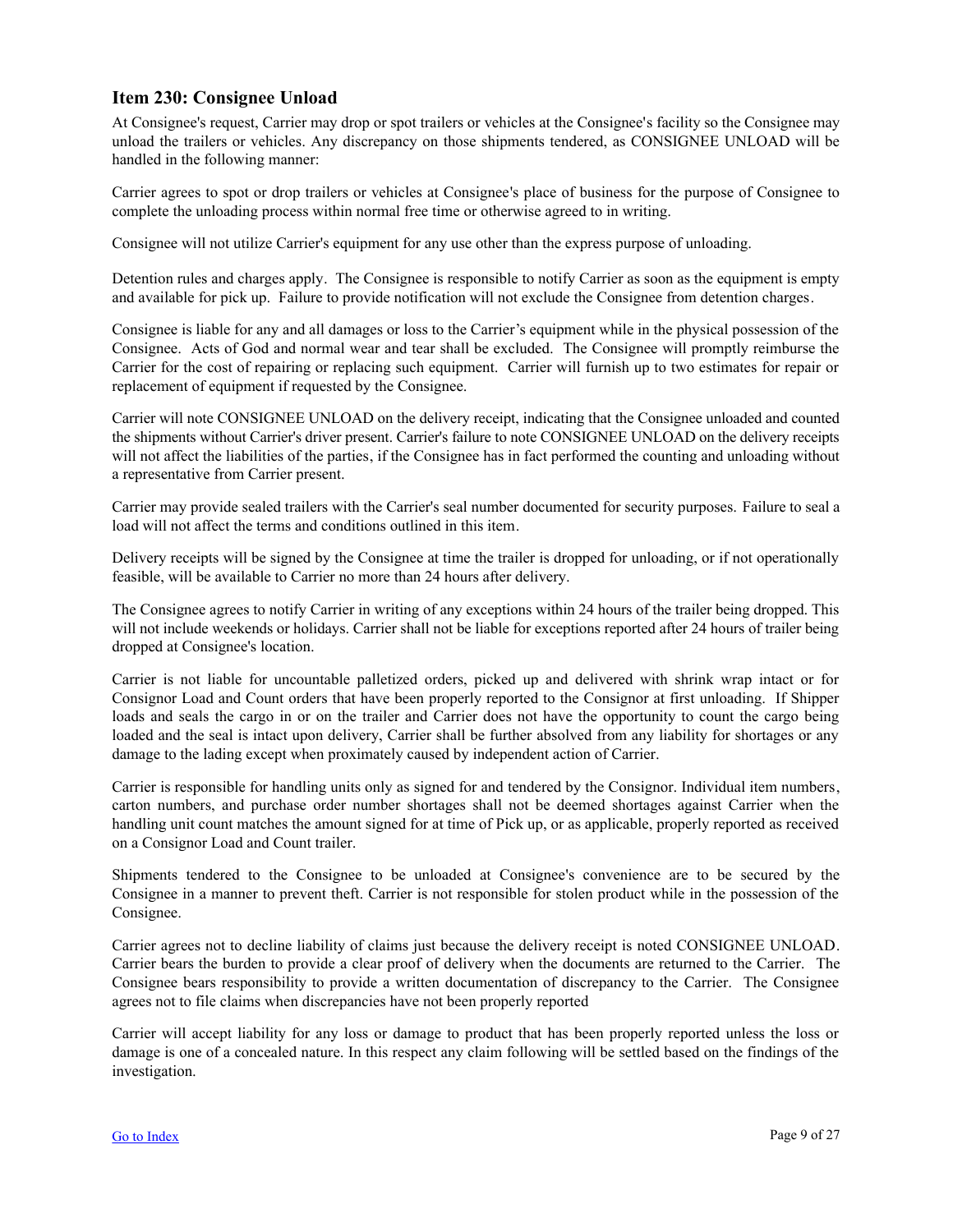#### <span id="page-9-0"></span>**Item 250: General Limitations of Liability**

Carrier's maximum liability for any shipment loss, damage or delay shall not exceed the maximum per pound per shipment value stated herein. Only the damaged or lost portion of the shipment will be used when determining the liability. The weight of packaging and/or shipping container shall not be included when determining additional indemnity or maximum liability. Accordingly, Carrier's maximum liability for any shipment loss, damage or delay shall be as follows:

| Category                              | Per<br>Pound | <b>Maximum</b><br><b>Per Shipment</b> |
|---------------------------------------|--------------|---------------------------------------|
| Used                                  | 0.50         | 500.00                                |
| <b>Pallet Rates</b>                   | 1.00         | 2,500.00                              |
| <b>Flat Rates</b>                     |              | 50.00                                 |
| Shipments between USA and Canada      | 2.00         | 2,500.00                              |
| Freight Density > 30 (Class 50-60)    | 1.00         | 2,500.00                              |
| Freight Density 15-30 (Class 65-70)   | 2.00         | 2,500.00                              |
| Freight Density 9-15 (Class 77.5-100) | 3.00         | 2,500.00                              |
| Freight Density 6-9 (Class 110-150)   | 4.00         | 2,500.00                              |
| Freight Density <6 (Class 175-500)    | 5.00         | 2,500.00                              |

PALLET RATES - For freight rated using a standard or fixed price per pallet position (rather than a rate based on only the shipment weight), the Carrier's liability limits shall be determined by referencing the General Limitations of Liability for 'Pallet Rates' in the above table.

FLAT RATES - For freight weighing under 50lbs rated using flat rate pricing (rather than a rate based on only the shipment weight), the Carrier's liability limits shall be determined by referencing the General Limitations of Liability 'Flat Rates' in the above table.

USED FREIGHT - If cargo has been reconditioned, refurbished, rebuilt, remanufactured, and even if it is being shipped in its original packaging, or packaging similar to its original packaging, it is to be deemed USED for the purpose of the applicable rates and liability limits. Cargo is considered NEW if it has come from the manufacturing or growing facility, and it remains in its original box, carton, or shipping container, and has never been removed from the manufacturer's original packaging.

For Shipments with a declared value of greater than \$50, Carrier's minimum liability is \$50

The freight density (Weight/Cubic Feet) of the shipment shall determine the Carrier's liability for each shipment. If the freight density is unavailable, the carrier's liability shall be determined by the freight class of the shipment, in accordance with NMFC freight classification guidelines. Freight subject to an FAK rating shall be indemnified using the Carrier liability limits of the class or density at which the freight was rated.

The weight of packaging and/or shipping container shall not be included when determining additional insurance coverage or maximum liability. Carrier considers a pallet to weigh 50 pounds.

#### **Item 255: Additional Liability Coverage**

If Shipper desires to tender a shipment requiring Carrier liability in excess of the per pound liability limitations set forth in Item 250, then Shipper must state in writing in the description of articles or Declared Value section on the original Bill of Lading the declared value of the shipment and that Additional Liability Coverage is requested. The notation of Additional Liability Coverage and the declared value of the shipment must be placed on the original Bill of Lading with the description in lettering at least one inch in height.

Example: A shipper requesting \$10,000 in Additional Liability Coverage would notate the Bill of Lading in the "Declared Value" box provided on the Bill of Lading at the time of shipping as follows: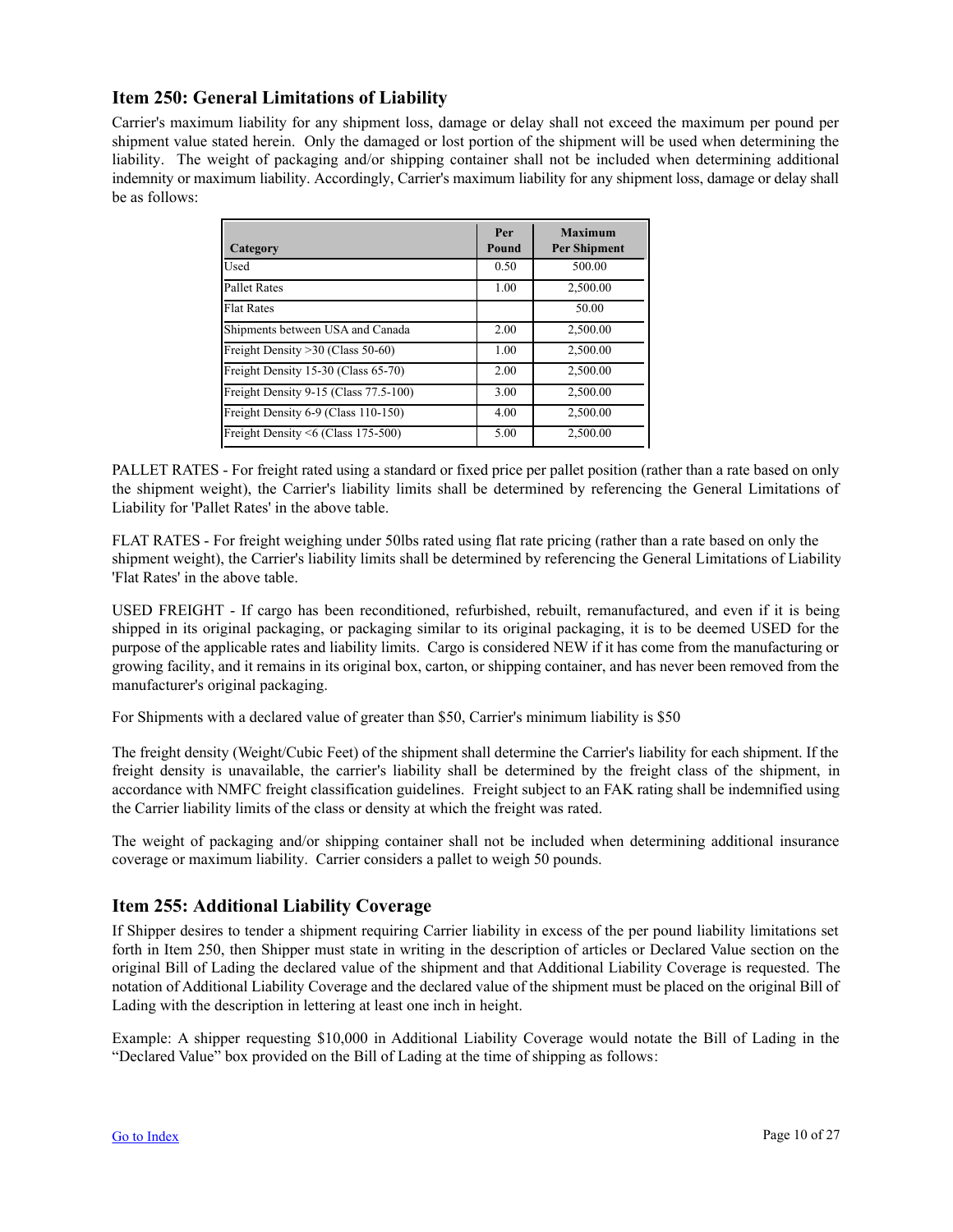<span id="page-10-0"></span> $\overline{7}$ 

#### The agreed or DECLARED VALUE of the property  $$10,000.00$

is hereby specifically stated to be not exceeding:

NOTE - Where the rate is dependant on value, shippers are required to state specifically in writing the agreed or declared value of the property.

In the event that the Shipper does not use Carrier's standard Bill of Lading containing the language as outlined in the example above, the conditions outlined in this section will still apply and the procedure outlined must still be completed by Shipper, if Additional Liability Coverage is requested.

Additional Liability Coverage purchased by the Shipper will apply to the shipment as a whole and will be prorated across the entire shipment in the event of a partial loss or damage.

An Additional Liability Coverage Fee, as set forth in the Accessorial Rate Chart, will be charged to the Shipper, Consignee or identified payer of the freight charges. The charge will be in addition to any applicable freight charge and is not subject to any discount. The charge will be payable by the party responsible for payment of the freight charges and shall be considered and treated as additional freight charges.

Carrier is not, under any circumstances, an insurance company or provider. Carrier does not sell insurance coverage. Additional Liability Coverage is not and will not be considered as insurance for the shipment.

In no event shall the Carrier's maximum liability for any shipment exceed the actual value of the cargo (whether new or used), \$10,000, or the maximum liability limits published herein. If Carrier transports shipments in connection with other carriers (either air, motor, water or rail) Carrier's maximum liability in the event of loss or damage will not exceed the lesser of the Carrier's maximum liability hereunder or the maximum liability of the other carrier.

In all cases, the weight of packaging and/or shipping container, pallets, skids and the like shall not be included when determining additional liability coverage or maximum liability.

Any effort to request Additional Liability Coverage or declare a value in excess of the maximum indemnity limits allowed in this tariff is null and void. Inadvertent acceptance of shipments bearing such a request does not constitute a waiver of the maximum value or indemnity limits by the Carrier.

Additional liability coverage may be denied at the Carrier's discretion. When additional liability is purchased, restrictions of liability found in items 200-250, and 790 apply; including but not limited to temperature control, delays in delivery, inadiquate packaging per NMFC packaging guidelines

#### **Item 360: Bills of Lading - Freight Bills and Statements of Charges**

#### Corrected Bills of Lading

Corrected bills of lading will be accepted provided the following conditions are met:

A Bill of Lading Correction Charge, in addition to all other applicable charges, will be assessed against the payer of the freight charges for processing such corrected bills of lading. See Accessorial Rate Chart for Pricing.

Corrected bills of lading will not be accepted after payment has been received by Carrier.

Corrected bills of lading or other instructions to change the freight charges collection status from prepaid to collect will not be accepted after the shipment has been delivered unless the Consignee has established credit and is in good standing with the Carrier. Written authorization is required by the party accepting responsibility for payment.

In Carrier's sole discretion, a corrected bill of lading may be accepted to change the original freight charges collection status, if the party requesting a change in the collection status, will guarantee payment of the freight charges should the new responsible party fail to pay within the prescribed credit guidelines.

A request to change the original freight charges collection status from collect to prepaid will be considered if the designated payer has established credit and is in good-standing with the Carrier.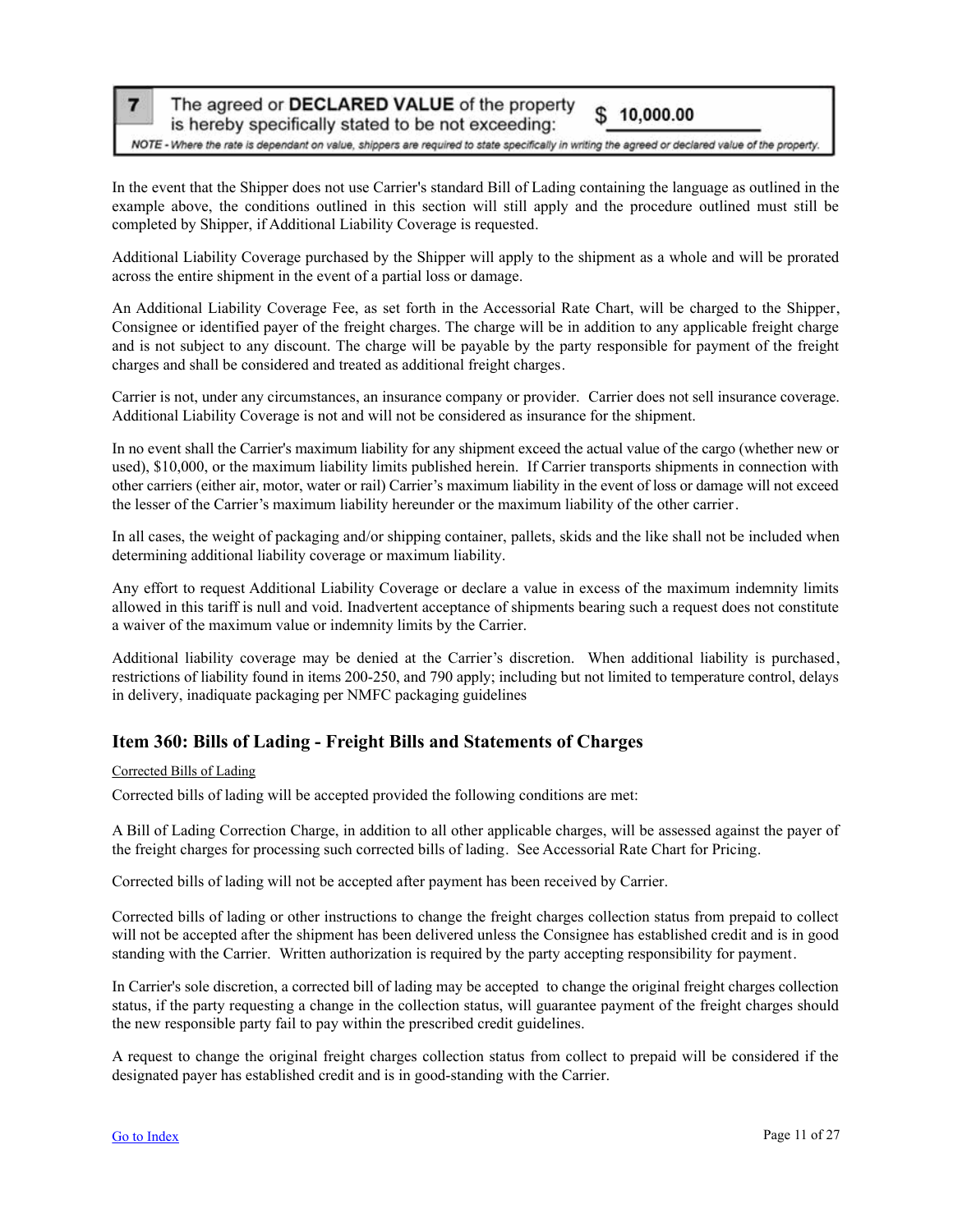<span id="page-11-0"></span>A request to change the original freight charges collection status to a third party and the third party is not shown on the bill of lading at the time of shipment, the payer designated on the bill of lading shall submit a corrected bill of lading AND the third party shall notify the Carrier in writing of charge acceptance. The third party must have established credit, in good-standing with the Carrier.

Redelivery, storage, or other charges that become applicable on shipments that have been refused due to the freight charges collection status will be assessed against the party responsible for payment of the freight charges on the corrected bill of lading.

Corrected bills of lading changing the description, density or weight of commodities in a shipment will not be accepted by the Carrier without submission of conclusive documentary proof that the description, density or weight is as claimed on the corrected bill of lading. The Carrier reserves the right to refuse corrections where the validity of the correction information has not been verified to the satisfaction of the Carrier, or where execution of the correction request would violate laws, rules or regulations.

A Bill of Lading Correction charge will be assessed whenever a Consignor neglects to include a valid quote number on the original bill of lading and a change is required to add the quote number and rate at a later date. See Accessorial Rate Chart for Pricing.

#### **Item 365: Bills of Lading - Contract Terms and Conditions**

Unless otherwise agreed to in writing, in advance of carriage, contract terms shall be those as indicated in the Carrier's bill of lading or in the National Motor Freight Classification 100 Item 365 "Uniform Bill of Lading" in effect on the date shipment was tendered to the Carrier. Only Carrier officials or personnel authorized to do so by the Carrier may agree to alter contract terms and conditions and/or the use of an alternate bill of lading referencing such terms and conditions. Drivers employed or hired by the Carrier are among those not considered to be authorized Carrier personnel. Driver signature on bill of lading represents only that freight has been received by Carrier

Reference made to tariffs or "tariffs on file" means tariffs contained in the Carrier's files. Such tariffs shall be available to Consignor on request to the extent that they apply to the Consignor and the Consignor's representative has authority to obtain such. Carrier's tariff is further made available at www.shipcc.com.

#### **Item 367: Bills of Lading - FAK - Freight All Kinds**

For all transportation moving under FAK rates, Consignor shall be obliged to identify the specific commodity or product moving under such rates on the bill of lading. In the event that Consignor fails to so identify the specific commodity or product, Carrier shall not be liable for any damages to or destruction of such product or commodity occasioned by or resulting from the loading of such product or commodity on the same trailer with other freight that is either incompatible with the product or commodity moving on FAK rates or is prohibited by applicable federal, state or local laws and regulations from being co-loaded on the same trailer with the product or commodity moving under FAK rates.

#### **Item 370: Blind Shipment**

When a third party controls the movement of the freight but does not want the Consignor or consignee to know the name of the other, the shipment is considered a "Blind Shipment". The following conditions will apply to blind shipments:

Two bills of lading are required and both must be prepaid. Conditions outlined here must be submitted to Carrier before the shipment is tendered for transportation. If the final delivery information is not received prior to pickup, the request will be handled as "Reconsignment".

The original bill of lading from the Consignor must show the actual Consignor name, address, city, state and zip code with the Carrier's terminal serving the Consignor as the Consignee.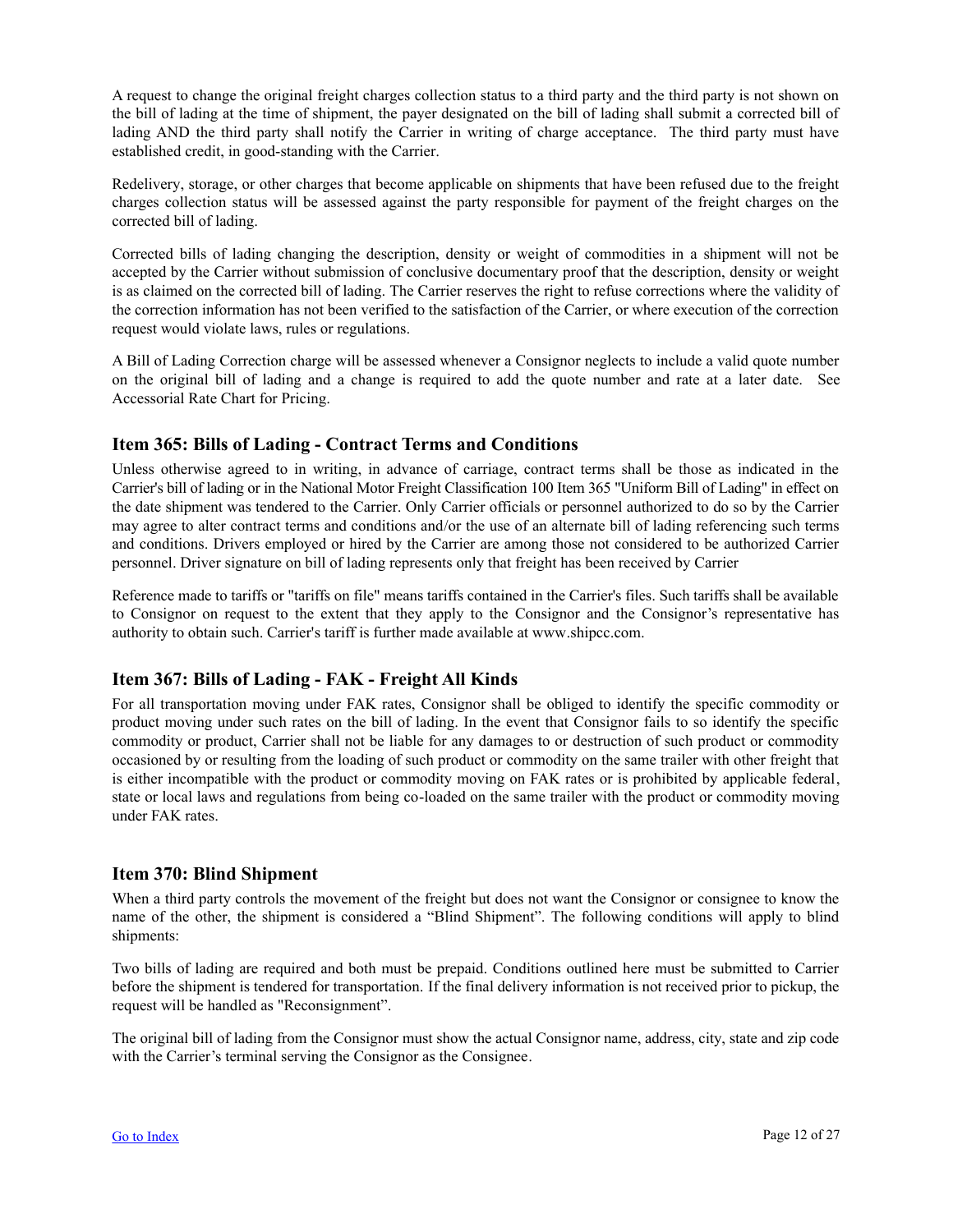<span id="page-12-0"></span>The corrected bill of lading will identify the Carrier as the Consignor, using the Carrier's terminal address information and the actual consignee name and address. The corrected bill of lading must reflect a Third Party; which must have established credit, in good-standing with the Carrier. A letter of authority requesting the change must be sent to Carrier.

The invoice is generated from the Corrected bill of lading.

The freight bill will reference the corrected bill of lading information and the original bill of lading freight bill number

Carrier will take reasonable efforts to maintain confidentiality, but does not guarantee the confidentiality of the transaction.

A Blind Shipment Charge, in conjunction with all other applicable charges will be assessed for this service. See Accessorial Rate Chart for Pricing.

Carrier must be satisfied that the requestor has the legal authority to divert the shipment.

Charges for "Marking or Tagging" will be waived.

Carrier will make a diligent effort to execute a request for Blind Shipment, but will not be responsible if such service is not accepted.

#### **Item 390: Capacity Loads**

Spot quotes are required for a shipment that occupies the full visible capacity of a vehicle or cannot be loaded in one vehicle.

#### **Item 410: Credit Card Processing**

The Credit Card Processing Fee is the charge assessed for each credit card payment that Carrier is requested to process for payment of a shipment(s) or invoice(s). This fee shall be applied to the payment being made by the payer in order to offset the bank service fees incurred by the payee for processing the credit card payment. See the Accessorial Rate Chart for current rates.

#### **Item 430: Collect on Delivery (COD) Shipments**

When a shipment is tendered to Carrier and is identified as a COD shipment, the following charges and provisions will apply.

The shipment is subject to the COD Accessorial Charge and maximum COD amounts listed in the Accessorial Rate Chart.

Consignor must place the letters COD immediately before the Consignee name on the bill of lading. The amount of the COD must be clearly written in the appropriate space on the bill of lading. In addition, the appropriate box on the Bill of Lading must be marked.

Each package must be plainly marked, labeled, or tagged by the Consignor showing letters COD, name and address of Consignor and Consignee.

#### **Remittance**

Remittance will be made to the Consignor unless clearly stated otherwise on the bill of lading at the time of tender. Carrier will not serve as the remittance agent or payee. The Consignor or designated agent, other than the Carrier, may be listed as the payee on the payment form.

A company check, personal check, money order, certified check, or cashiers check will be accepted. If the Consignor does not specify a specific form of payment, the Carrier may accept any form of payment listed herein. Under no circumstances will cash be accepted as a form of payment. All payments will be made in US Dollars.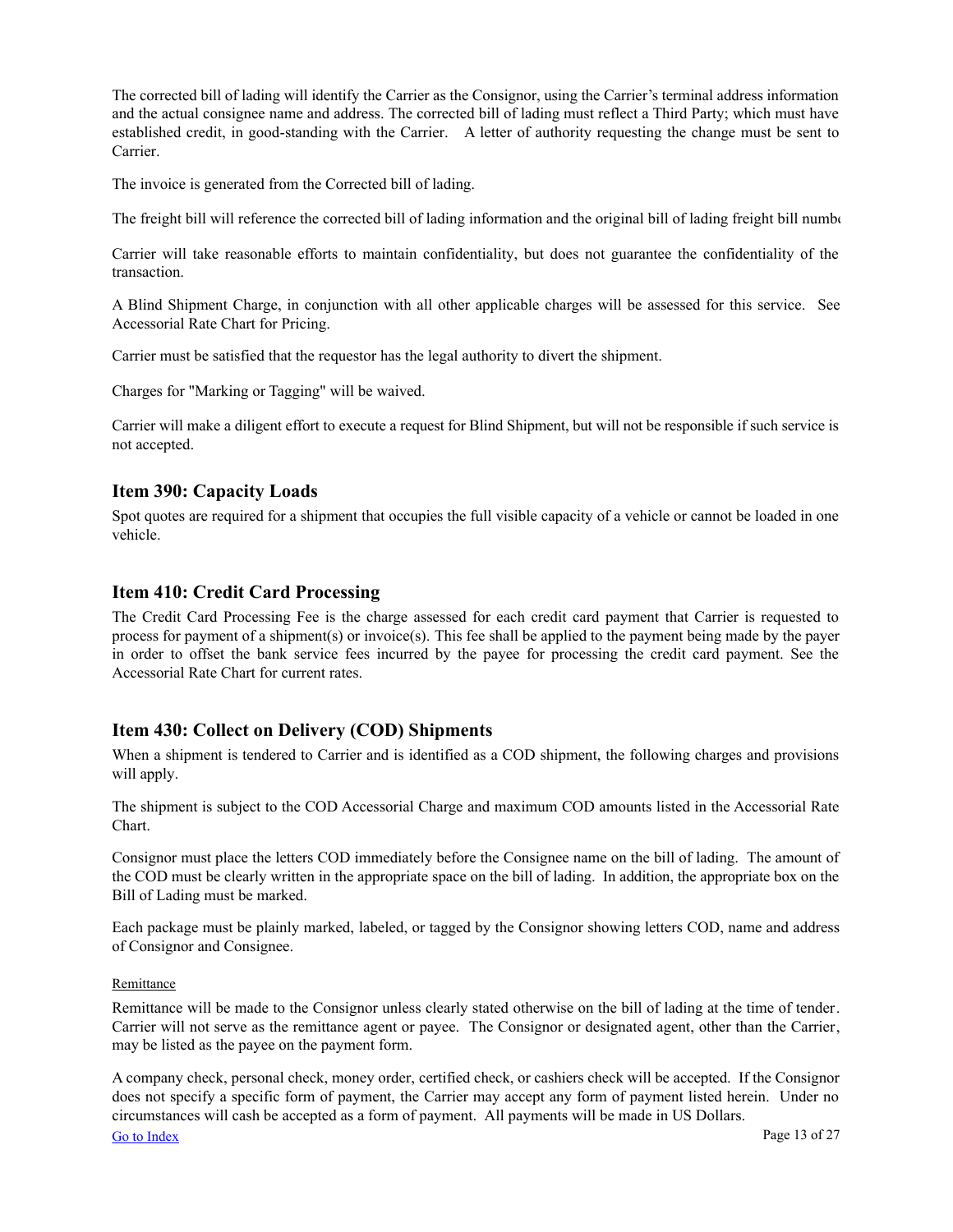<span id="page-13-0"></span>Carrier will remit each COD amount collected directly to the Consignor (or Payee) within 15 days after delivery and will be sent U.S. Mail.

Carrier is not liable for collection and remittance if the Consignor does not adhere to the requirements outlined herein, the Consignee refuses the shipment, or the shipment is returned to the Consignor.

Carrier is not liable if the COD amount is not collectable as a result of stop payment, insufficient funds, invalid signature, lost or stolen instruments, uncollected funds, forgery, fraudulent or counterfeit instruments, post-dated checks, or any other reason beyond the Carrier's control.

#### **Item 432: Cross-Dock Service**

When Carrier unloads and/or reloads freight. Fee applies only when Carrier is not providing either the pick up, delivery, or line haul service. The Cross-Dock Accessorial Charge will apply for this service. See the Accessorial Rate Chart for current rates.

If the freight is held on Carrier's dock for more than 6 hours, storage fees will be assessed. See Accessorial Rate Chart for current rates.

#### **Item 435: Debris Removal**

If requested by the Consignor or Consignee, Carrier may remove and dispose of packaging materials. The Debris Removal Accessorial Charge will apply for this service. See Accessorial Rate Chart for current rates.

#### **Item 450: Delivery on Arrival**

If requested, Carrier may deliver freight immediately after it is received rather than as part of its standard daily operations. Examples of situations where this would apply include: pickup from airport for immediate delivery, pickup from consignor for immediate delivery to airport, or any other situation where immediate delivery is requested. This service is subject to Carrier's availability. For this service, the normal pick up, delivery, and any applicable accessorial charges will apply, in addition to the Delivery on Arrival Accessorial Charge. See the Accessorial Rate Chart for current rates.

#### **Item 485: Notification/Appointments**

When the Carrier receives instructions to establish a specific appointment time for delivery of goods, the Notification/Appointment Accessorial Charge will be assessed to the shipment. The party responsible for payment of services must pay for such services. See Accessorial Rate Chart for current rates.

#### **Item 488: Density Based Classification and Reclassification**

For shipments where the National Motor Freight Classification (NMFC) freight class was not provided by the Shipper on the Bill of Lading, or the freight class provided by the Shipper on the Bill of Lading is not accurate in accordance with NMFC guidelines, the freight class will be determined by the density of the freight for purposes of rating the shipment. The freight density of the shipment is calculated by using the formula: Freight Density = Shipment Weight / Shipment Cubic Feet. The calculated freight density is matched to a standard NMFC freight class by referencing the chart below.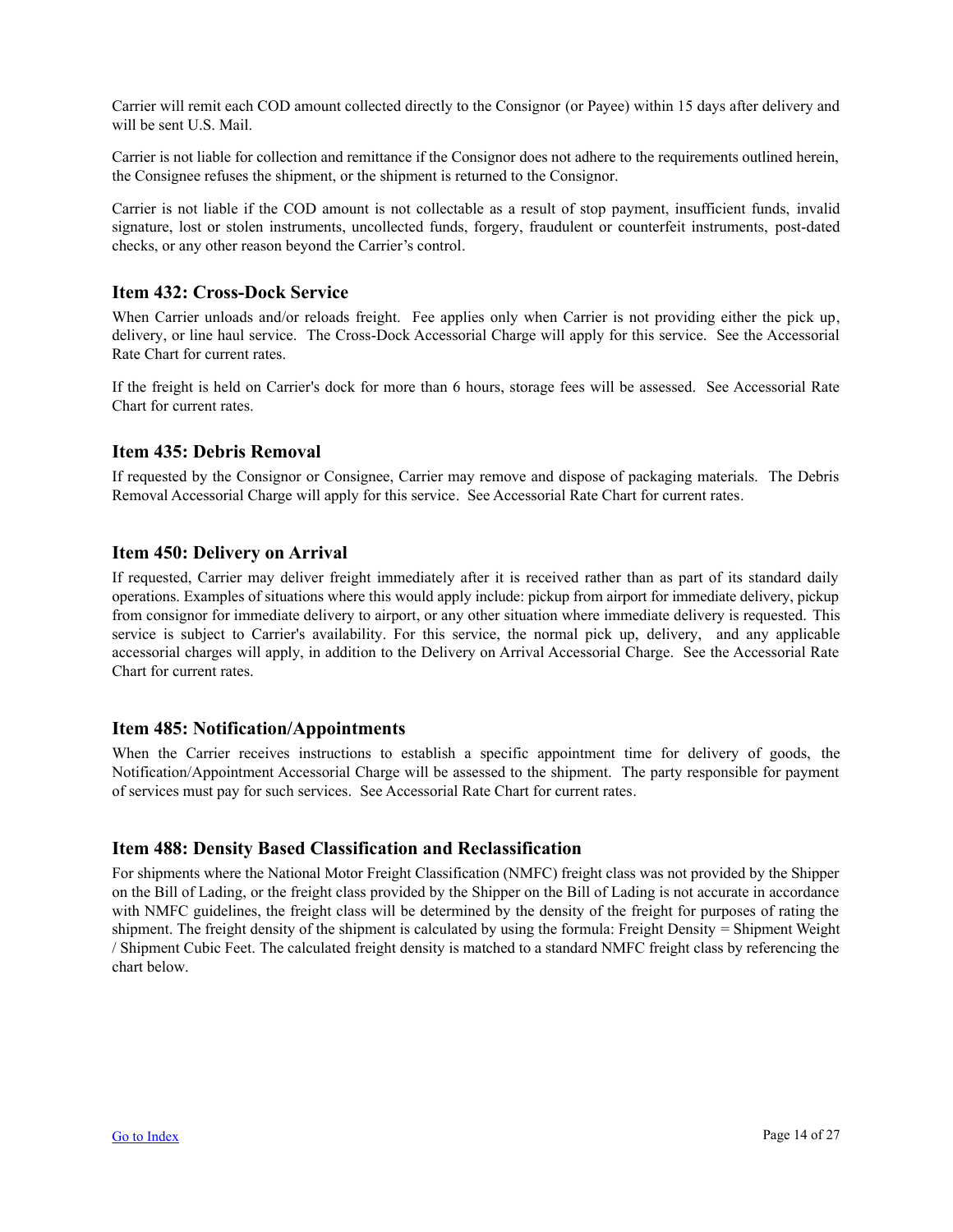<span id="page-14-0"></span>

| Density $>=$   | Density $\leq$ | <b>Freight Class</b> |
|----------------|----------------|----------------------|
| 50             | 999,999        | 50                   |
| 35             | 50             | 55                   |
| 30             | 35             | 60                   |
| 22.5           | 30             | 65                   |
| 15             | 22.5           | 70                   |
| 13.5           | 15             | 77.5                 |
| 12             | 13.5           | 85                   |
| 10.5           | 12             | 92.5                 |
| 9              | 10.5           | 100                  |
| 8              | 9              | 110                  |
| 7              | 8              | 125                  |
| 6              | 7              | 150                  |
| 5              | 6              | 175                  |
| 4              | 5              | 200                  |
| 3              | $\overline{4}$ | 250                  |
| $\overline{c}$ | 3              | 300                  |
| $\mathbf{1}$   | $\overline{c}$ | 400                  |
| $\overline{0}$ | $\mathbf{1}$   | 500                  |

When Freight Dimensions or NMCF freight class are not provided by the Shipper, the shipment will be rated using the 150 freight class. The shipment will be subject to inspection by Carrier. The rate is subject to change based on using the actual freight density of the shipment, as determined by Carrier during inspection of shipment and applying the rating method described earlier in this section.

For shipments containing multiple handling units with different freight densities or multiple pieces with different NMFC freight classifications, the shipment will be rated by using the the rating method described earlier in this section by using the average freight density of the entire shipment and referencing the chart above to determine the appropriate NMFC freight class to be used for purposes of rating the shipment.

#### Reclassification Charge

If an inaccurate NMFC freight class is provided by the Shipper, the Carrier reserves the right to charge a Weight and Inspection accessorial charge. See Accessorial Rate Chart for current rates.

#### **Item 490: Application of Dimension Weight**

Dimensional or Dim weight is determined by multiplying length, times width, times height (in inches). Fractions of inches shall be rounded up to the nearest inch before calculation. Divide the total by 172 to determine dimensional weight.  $(L x W x H)/172 = Dim Weight$ 

Irregular shaped items are squared, multiplying the largest dimension, in inches, by itself. Then multiply the result by the length or height, in inches, to determine cubic inches.

Each shipment is subject to the Dimension Weight guidelines, unless the shipment was rated using NMFC classification guidelines, Carrier specified Density Based Classification (Item 488), or the shipment was rated by unit or pallet. Freight charges shall be determined by applying the greater of the dimensional and the actual weight. In addition to the verification fee, all applicable freight, fuel surcharge, and additional service fees will be modified accordingly.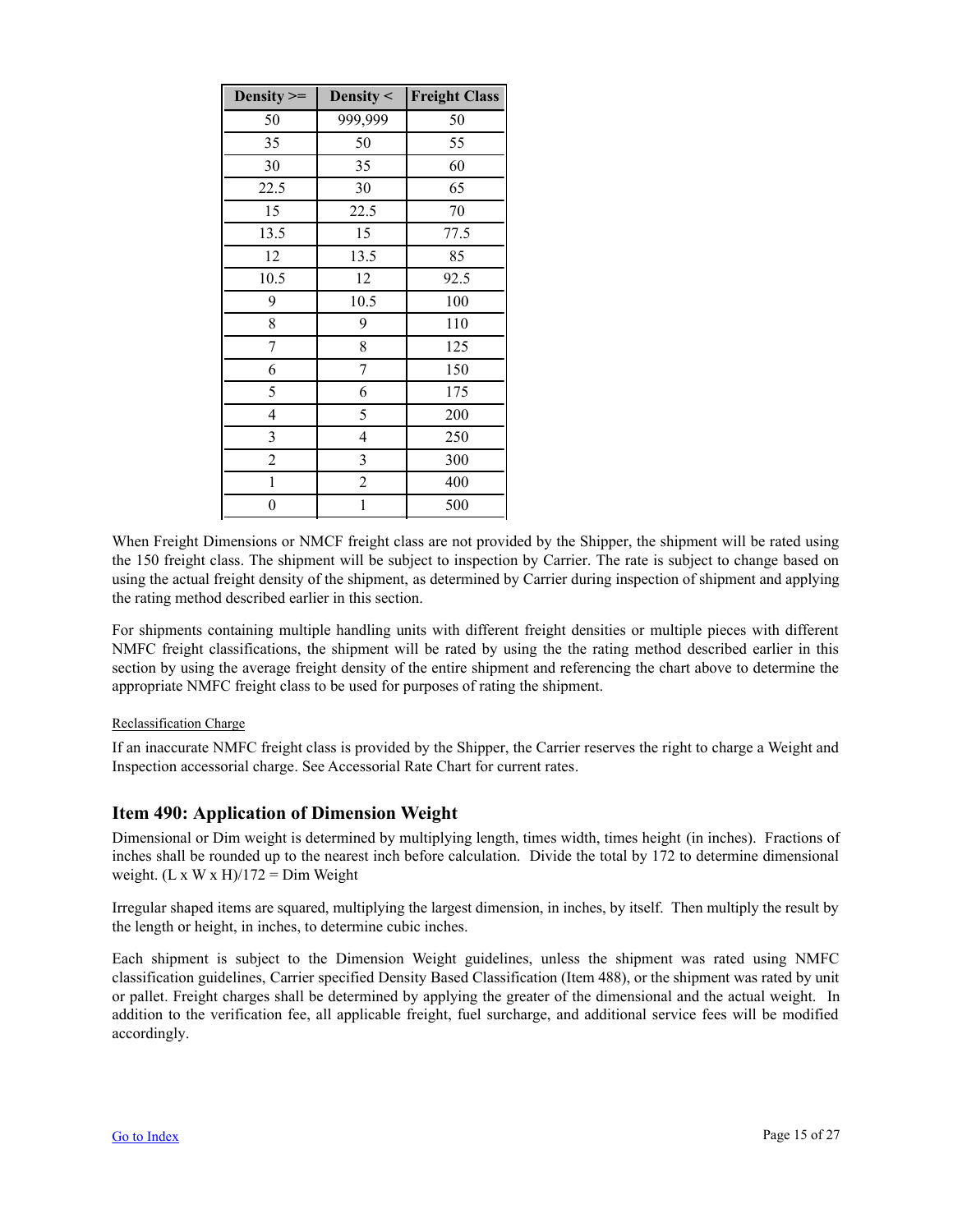#### <span id="page-15-0"></span>**Item 495: Packing**

When Consignor requests that freight be packaged by Carrier, the Packaging Accessorial Charge will be assessed. This charge is assessed as an hourly rate. Billable hours will include travel to and from the pick up location to the Carrier's terminal, if done outside of Carriers standard pick up and/or delivery operations. See Accessorial Chart for current rates.

Consignors or Consignees may provide pallets and packaging materials for packing services. Carrier is not liable to Consignor or Consignee for loss or damage of pallets or packing materials. If Carrier is required to transport materials and line haul services are required, freight charges shall apply. If requested by Consignor and it is operationally feasible for the Carrier, Carrier may provide pallets and packaging materials which shall be charged as per quote.

When requested by the Consignor or Consignee, Carrier may document serial numbers and inventory which shall be provided to the Consignor or Consignee as directed. The Packing Accessorial charge will apply.

#### **Item 500: Detention**

When the Carrier is delayed by the Consignor or Consignee for loading or unloading, detention charges will begin upon the expiration of the applicable free time allowed.

Free time will begin when the Carrier notifies the Consignor or Consignee that the vehicle is available for loading or unloading.

For calculation of detention charges, fractions of an hour will be rounded to the next quarter hour and billed accordingly.

Detention periods end when the Consignor or Consignee notifies the Carrier that the vehicle is available for movement. Failure to notify the Carrier will not absolve the Consignor or Consignee from paying applicable charges.

#### Detention With Power

The Detention With Power Accessorial will apply when Carrier is detained with a powered delivery vehicle (Tractor, Straight Truck, Cargo Van, etc.) for more than 30 minutes. See Accessorial Rate Chart for current rates.

#### Detention Without Power

The Detention Without Power Accessorial will apply when an unpowered delivery equipment (Trailer, etc.) is detained for more than 60 minutes. See Accessorial Rate Chart for current rates.

#### **Item 560: Extra Labor**

Labor

When additional assistance is requested by the Consignor, Consignee or Third Party Payer to complete a pick up or delivery and Carrier is required to mobilize an additional labor resource to facilitate the request, an Extra Labor Accessorial Charge will be assessed. This charge will be assessed on an hourly basis and the calculation of the total hours required will begin from the time that the extra labor departs from the Carrier's facility and ends when the extra labor returns to the Carrier's facility. If the extra labor does not immediately return to the Carrier's facility, the extra labor hours end when the extra labor departs from the Consignor or Consignee's location. See Accessorial Rate Chart for current rates.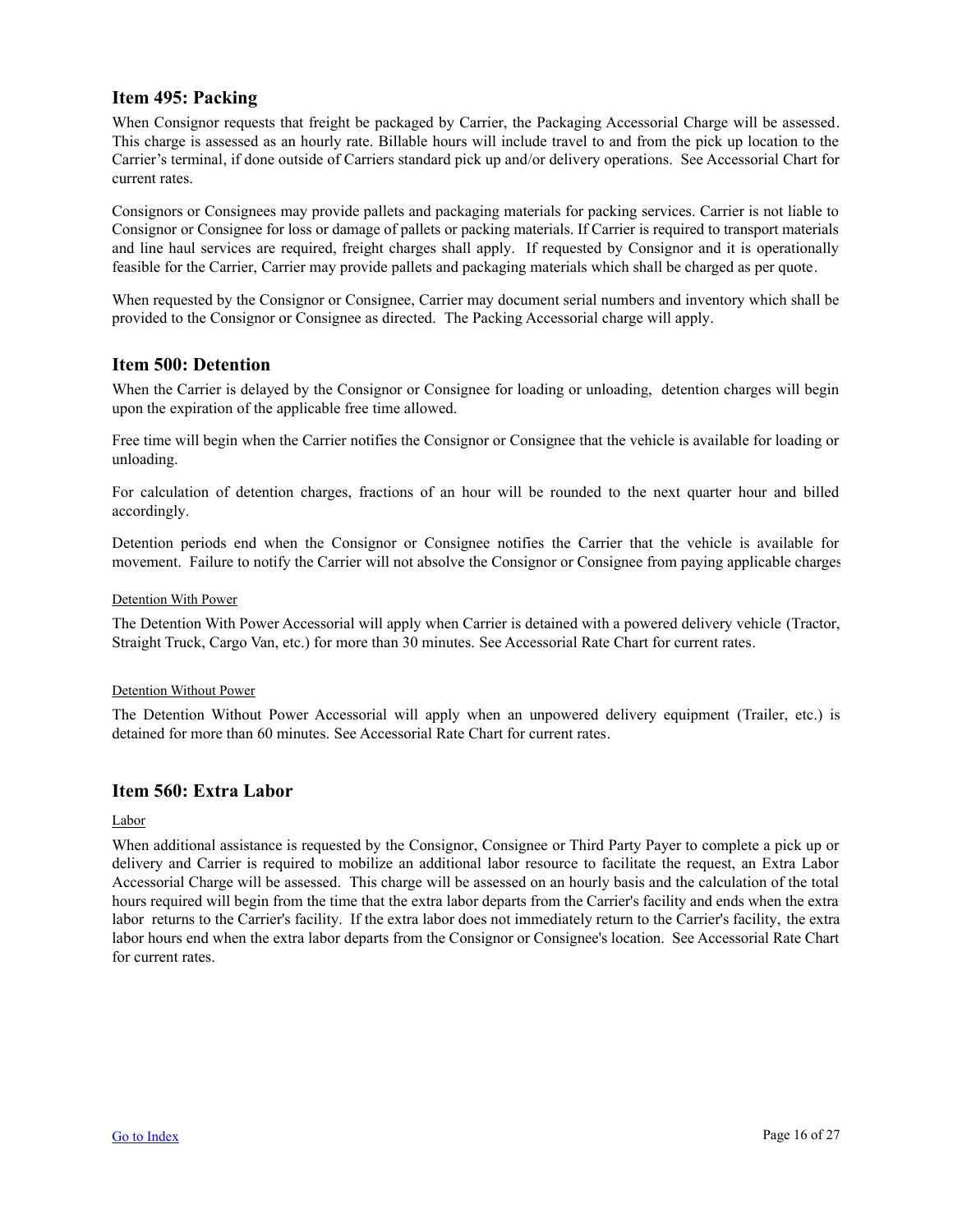#### <span id="page-16-0"></span>Mileage

When additional assistance is requested by the Consignor, Consignee or Third Party Payer to complete a pick up or delivery and Carrier is required to mobilize additional labor resource independently to facilitate the request, an Extra Labor Mileage Accessorial Charge will be assessed. The Extra Labor Mileage is assessed for round trip miles from the extra labor resource's place of origin to the place of service and does not include the labor resource's hourly travel time. It only includes use of the vehicle. The Extra Labor Accessorial will apply in addition to the Extra Labor Miles Accessorial when an additional labor resource is required to mobilize independently. See Accessorial Chart for current rates.

#### **Item 562: Glass Surcharge**

The Glass Accessorial charge will be assessed to any shipment containing glass, such a windshields, mirrors, glassware, etc.. If multiple glass items are included in one shipment, only one charge will be applied. See Accessorial Chart for current rates.

#### **Item 566: Inside Pick up or Delivery**

When a Consignor or Consignee requests and the Carrier's operating conditions permit, Carrier may move all or part of shipments from or to positions beyond the point directly accessible, immediately adjacent to the vehicle, or beyond the first threshold of the structure. Such shipments are subject to an Inside Pickup & Delivery Accessorial Charge. See Accessorial Rate Chart for current rates.

Service to an upper or lower story will be provided only when an elevator or escalator is available or pre-delivery notification is made and authorization is obtained from the Carrier.

#### **Item 567: Hazardous Materials**

Carrier may accept only certain hazardous materials for transportation, only upon Carrier's prior written consent. All shipments containing hazardous materials must be properly classified, described, packaged, marked, labeled, and in proper condition for transportation according to the applicable regulations and requirements. Carrier accepts only certain hazardous materials. See Item 780 Prohibited Articles. Consignor must be expert in regulations regarding the packaging, handling, storing, and transporting of the hazardous materials in its possession. Consignor shall not rely on information obtained from the Carrier or its employees, representatives, or agents. In no case shall the Carrier be liable for information or instruction regarding hazardous materials handling that is provided to the Consignor or Consignee by its employees, representatives, or agents.

Consignor shall indemnify the Carrier for all costs, fees, and expenses incurred as a result of the Consignor's violation of any such local, state, and federal law or regulations.

A Hazardous Materials Accessorial charge will be assessed to shipments containing materials that are considered hazardous and must be declared as such according to federal regulations. See the Accessorial Rate Chart for current rates.

Nothing in this rule shall obligate the Carrier to transport shipments beyond the scope of its operating certificates or in violation of any law, regulation, or ordinance.

A notice of 24 hours must be given to Carrier before tendering shipments that contain more than 1,000 pounds of hazardous materials.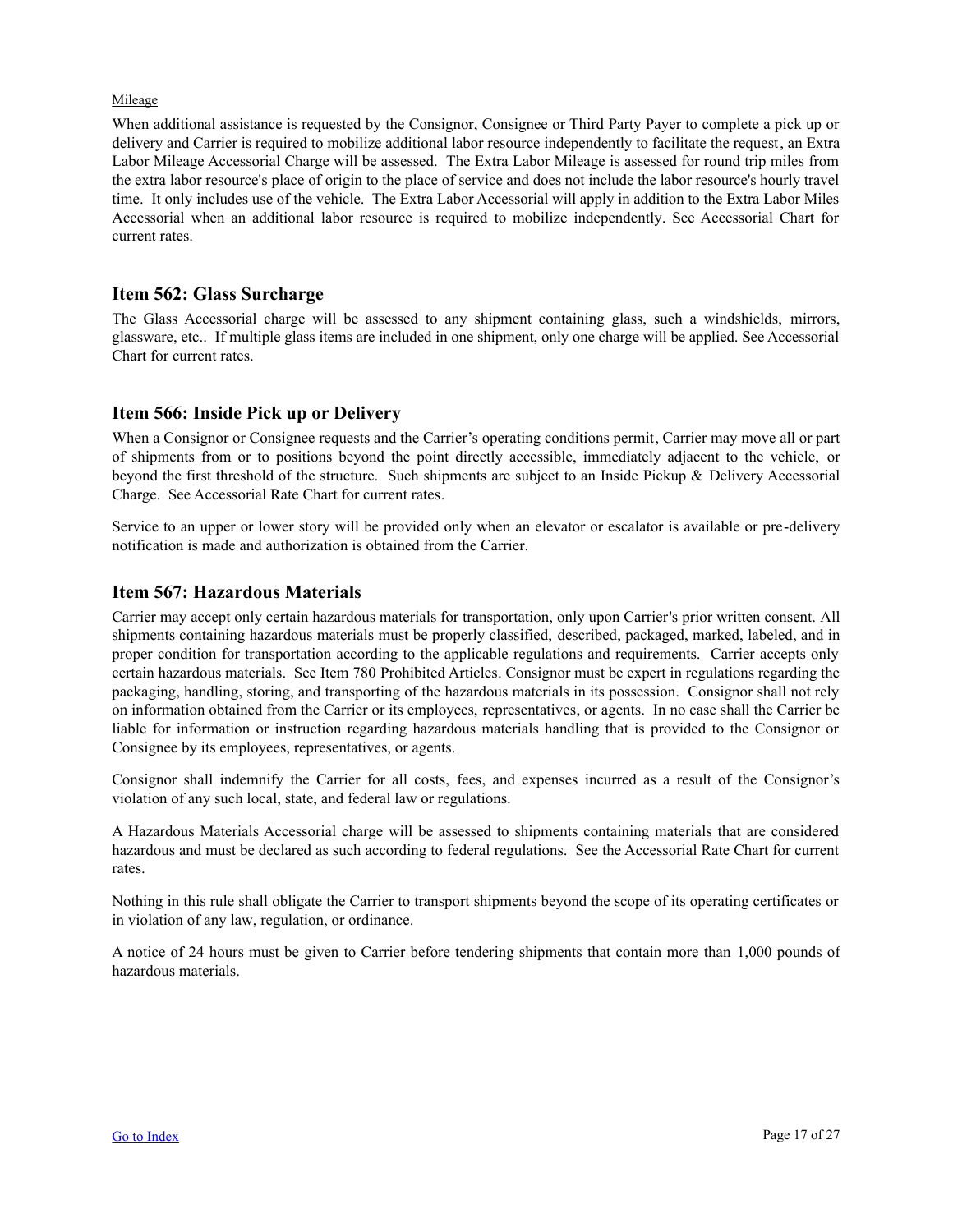#### <span id="page-17-0"></span>**Item 568: Fuel Surcharge**

A fuel surcharge shall be applied to freight charges using the following matrix. Fuel prices are based on the average National diesel price per U.S. gallon as listed by the Department of Energy every Monday and effective on Tuesday. If the current fuel price exceeds the maximum price listed in the matrix below, the applicable fuel surcharge can be determined by adding one half of one percent (1/2%) for each five cents in excess of the maximum fuel price listed in the matrix.

Fuel Matrix

| \$1.100 to \$1.200 17.00%  | \$2.500 to \$2.600 24.00% | \$3.700 to \$3.750 31.00%  | \$4.400 to \$4.450 38.00%  |  |
|----------------------------|---------------------------|----------------------------|----------------------------|--|
| \$1.200 to \$1.300 17.50%  | \$2,600 to \$2,700 24.50% | \$3.750 to \$3.800 31.50\% | \$4.450 to \$4.500 38.50\% |  |
| \$1.300 to \$1.400 18.00\% | \$2,700 to \$2,800 25,00% | \$3,800 to \$3,850 32,00%  | \$4.500 to \$4.550 39.00%  |  |
| \$1.400 to \$1.500 18.50\% | \$2,800 to \$2,900 25,50% | \$3.850 to \$3.900 32.50%  | \$4.550 to \$4.600 39.50%  |  |
| \$1.500 to \$1.600 19.00\% | \$2.900 to \$3.000 26.00% | \$3.900 to \$3.950 33.00%  | \$4,600 to \$4,650 40,00%  |  |
| \$1.600 to \$1.700 19.50\% | \$3,000 to \$3,100 26.50% | \$3.950 to \$4.000 33.50%  | \$4.650 to \$4.700 40.50%  |  |
| \$1.700 to \$1.800 20.00\% | \$3.100 to \$3.200 27.00% | \$4,000 to \$4,050 34,00%  | \$4.700 to \$4.750 41.00\% |  |
| \$1.800 to \$1.900 20.50%  | \$3.200 to \$3.300 27.50% | \$4.050 to \$4.100 34.50%  | \$4.750 to \$4.800 41.50\% |  |
| \$1.900 to \$2.000 21.00%  | \$3.300 to \$3.400 28.00% | \$4.100 to \$4.150 35.00%  | \$4,800 to \$4,850 42,00%  |  |
| \$2,000 to \$2,100 21.50\% | \$3,400 to \$3,500 28,50% | \$4.150 to \$4.200 35.50%  | \$4.850 to \$4.900 42.50%  |  |
| \$2.100 to \$2.200 22.00\% | \$3.500 to \$3.550 29.00% | \$4.200 to \$4.250 36.00%  | \$4.900 to \$4.950 43.00\% |  |
| \$2.200 to \$2.300 22.50%  | \$3.550 to \$3.600 29.50% | \$4.250 to \$4.300 36.50%  | \$4.950 to \$5.000 43.50\% |  |
| \$2,300 to \$2,400 23,00%  | \$3.600 to \$3.650 30.00% | \$4.300 to \$4.350 37.00%  |                            |  |
| \$2.400 to \$2.500 23.50%  | \$3.650 to \$3.700 30.50% | \$4.350 to \$4.400 37.50\% |                            |  |

#### **Item 569: TSA Handling**

Carrier must be notified in advance if a shipment is destined for transportation on a commercial airline. Such shipments and any others that require special security measures to comply with TSA or DOT regulations shall be assessed a TSA Handling Accessorial. If the requested service is also subject to the Airport Pickup and Delivery Accessorial, only the TSA Handling Accessorial will be assessed. See Accessorial Rate Chart for current rates.

#### **Item 570: Liftgate Service**

If at the place of pick up or delivery, freight cannot be safely loaded or unloaded by the driver alone and/or if requested by the Consignor or Consignee, liftgate service may be provided. Liftgate service is contingent upon the carrier's equipment availability. Carrier may refuse to provide a liftgate service if it is determined that the characteristics of the freight present a potential safety hazard. The Liftgate Accessorial will apply for this service. See Accessorial Rate Chart for current rates.

The maximum acceptable weight for a shipment requiring a liftgate service is 2,000lbs, unless authorized by Carrier.

The maximum acceptable length for a shipment requiring a liftgate service is 72 inches, unless authorized by Carrier.

#### **Item 575: Extreme Length**

Each handling units equal to or greater than 8 feet in length are subject to the Extreme Length Accessorial Charge. See Accessorial Rate Chart for current rates.

Shipments exceeding 26' in length are prohibited unless preauthorized by the Carrier.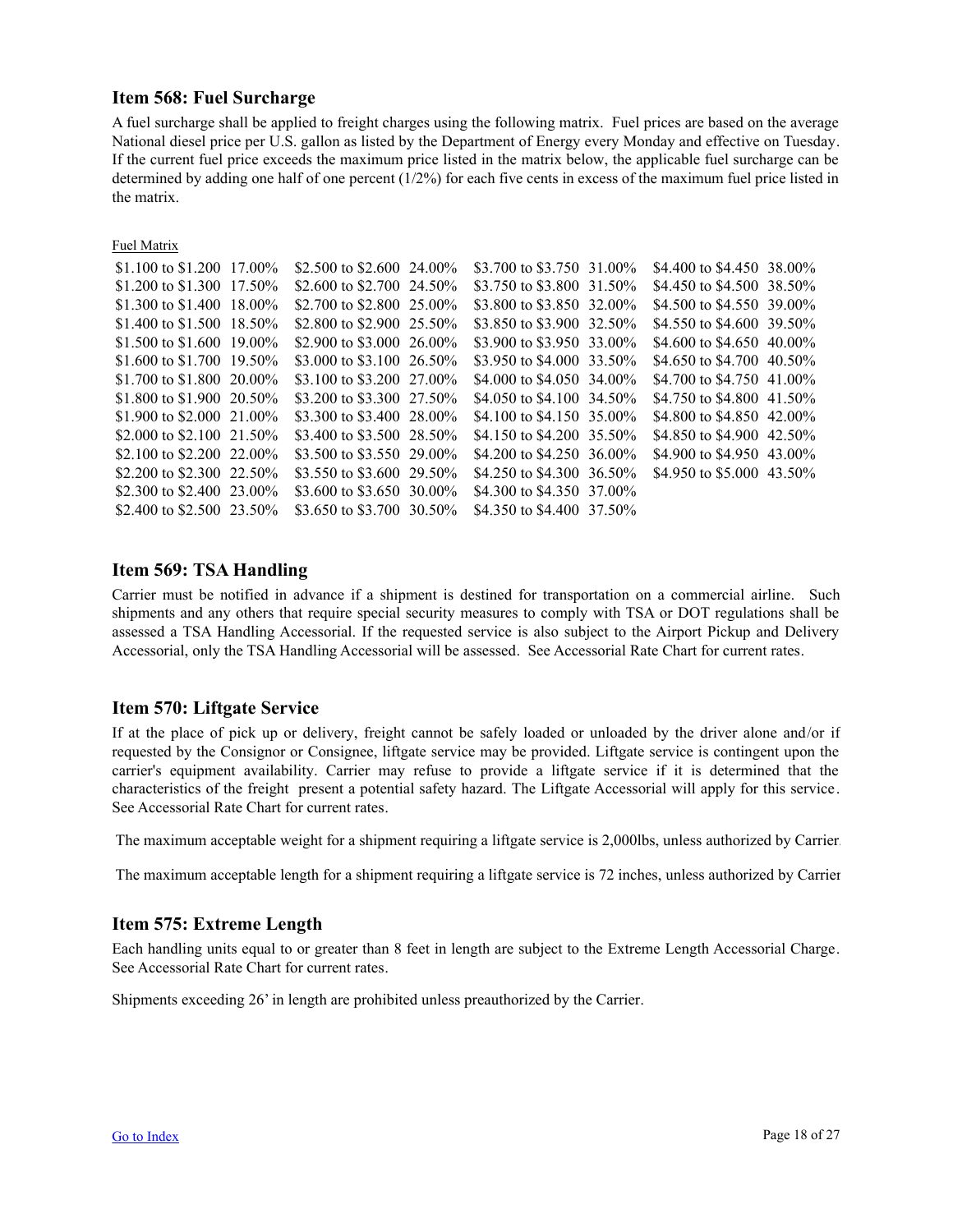#### <span id="page-18-0"></span>**Item 582: Sort and Segregation**

When Carrier is required to sort individual pieces of a shipment according to class, kind, brand, size, consignee location, or according to any other specification requested, the Sort and Segregation Accessorial will apply in addition to the normal freight charges. See Accessorial Rate Chart for current rates.

#### **Item 583: Lumper Service**

When Carrier hires a third party lumper service for purposes of unloading freight at a consignee location, a lumper service fee will apply. An administration fee that is intended to cover the cost of the labor and the fees associated with coordinating the third party lumper service will also apply. The combination of the administration fee and the actual price paid by Carrier for the third party lumper service will be termed the Lumper Service Fee. The Lumper Service Fee will be in addition to the normal freight charges. See Accessorial Rate Chart for current rates.

#### **Item 680: Packing or Packaging Requirements**

Where packing requirements are not provided in this tariff, or tariffs governed by this tariff, the packing requirement of the NMFC will apply.

#### **Item 681: Photographs**

The Photograph accessorial fee applies when a customer requests photographs to be taken for a shipment when photographs would not typically be required. The fee does not apply to any photographs taken as part of Carrier's standard policies or procedures. Service is available only in select terminal cities and is assessed at Carrier's discretion. See Accessorial Rate Chart for current rates.

#### **Item 710: Pallet-Rates and Definitions**

Except as otherwise specifically provided, when shipments are tendered to Carrier or transported in or on shipping carriers, containers, pallets, platforms, racks, reels or skids, such carriers are considered an integral part of the shipment and shall be delivered as part of the shipment to the Consignee on the bill of lading covering the movement.

Except as otherwise specifically stated, rates, and charges dependent on price per pallet named in tariffs, in contracts and all other supporting correspondence or documentation shall be limited to pallets not exceeding 48"(Length) X 48" (Width) X 96"(Height) or 2,000 pounds. Freight rated as a pallet will be considered a PALLET RATE and will be subject to liability limits associated with such as shown in the General Limitations of Liability section of this tariff.

For rating purposes, pallets exceeding the maximum weight and/or dimensions stated in item or contract will be rated as follows: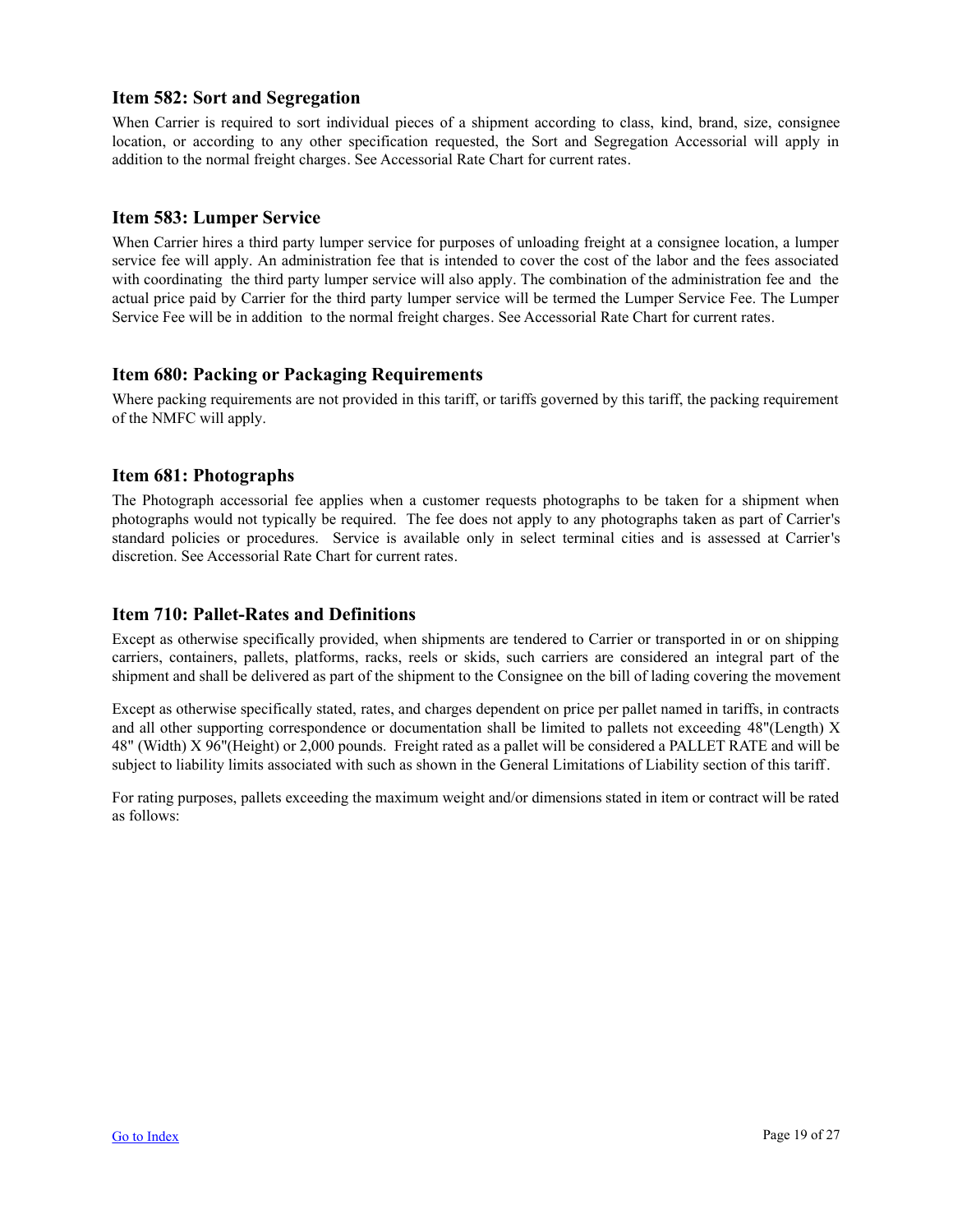<span id="page-19-0"></span>

| <b>Rate As</b> | <b>Maximum</b> |                |               |        |  |
|----------------|----------------|----------------|---------------|--------|--|
| <b>Pallets</b> | SqFt           | Length         | <b>Height</b> | Weight |  |
| 1.00           | 16             | $\overline{4}$ | 5             | 2,000  |  |
| 1.25           | 16             | $\overline{4}$ | 8             | 2,500  |  |
| 1.50           | 24             | 6              | 5             | 3,000  |  |
| 1.75           | 24             | 6              | 8             | 3,000  |  |
| 2.00           | 32             | 8              | 5             | 4,000  |  |
| 2.50           | 32             | 8              | 8             | 4,000  |  |
| 2.50           | 40             | 10             | 5             | 5,000  |  |
| 3.00           | 40             | 10             | 8             | 5,000  |  |
| 3.00           | 48             | 12             | 5             | 5,000  |  |
| 3.50           | 56             | 14             | 5             | 5,000  |  |
| 3.75           | 48             | 12             | 8             | 5,000  |  |
| 4.00           | 56             | 14             | 8             | 5,000  |  |
| 4.00           | 64             | 16             | 5             | 5,000  |  |
| 5.00           | 64             | 16             | 8             | 5,000  |  |

Pallets exceeding 8 feet in height, 64 square feet (length x width), or 5,000 pounds are prohibited unless preauthorized by Carrier.

Palletized shipments exceeding maximum dimensions or weight may not be rated using pallet pricing. Pallet rated shipments are not subject to dimensional or DIM rating except as specifically shown in the Pallet Rate Rule contained in this section.

Liftgate service is not available for palletized shipments exceeding 2,000 pounds, unless authorized by Carrier.

#### Carrier Supplied

When Consignor requests that pallets be provided, the Pallet Accessorial charge will be applied for each pallet used. See Accessorial Rate Chart for current rates.

#### **Item 750: Pick up or Delivery Service**

Except as otherwise provided, rates in tariffs governed by this tariff include one pickup at one physical location and one delivery at one physical location by the Carrier during business hours.

Freight tendered for loading shall be so situated by the Consignor as to be directly accessible to the Carrier's vehicle. Freight will be unloaded at the delivery site immediately adjacent to the delivery vehicle.

Carrier will furnish one person per vehicle for loading or unloading. Extra labor for loading or unloading may be contracted according to the terms in Item 560.

Loading or unloading does not include assembling, packing, unpacking, dismantling, inspecting, sorting or segregating freight; nor does it include opening of package or unitized shipments, including shrink wrapped or bonded freight or skids.

Loading or unloading does not include the use of specialty equipment. Carrier's employee or agent may operate pallet jack, hand truck, 4-wheel cart, or electronically operated jack of a non-riding type. When Carrier provides the use of a pallet jack, mechanical or otherwise, the Pallet Jack Accessorial Charge will apply. See Accessorial Rate Chart for current rates.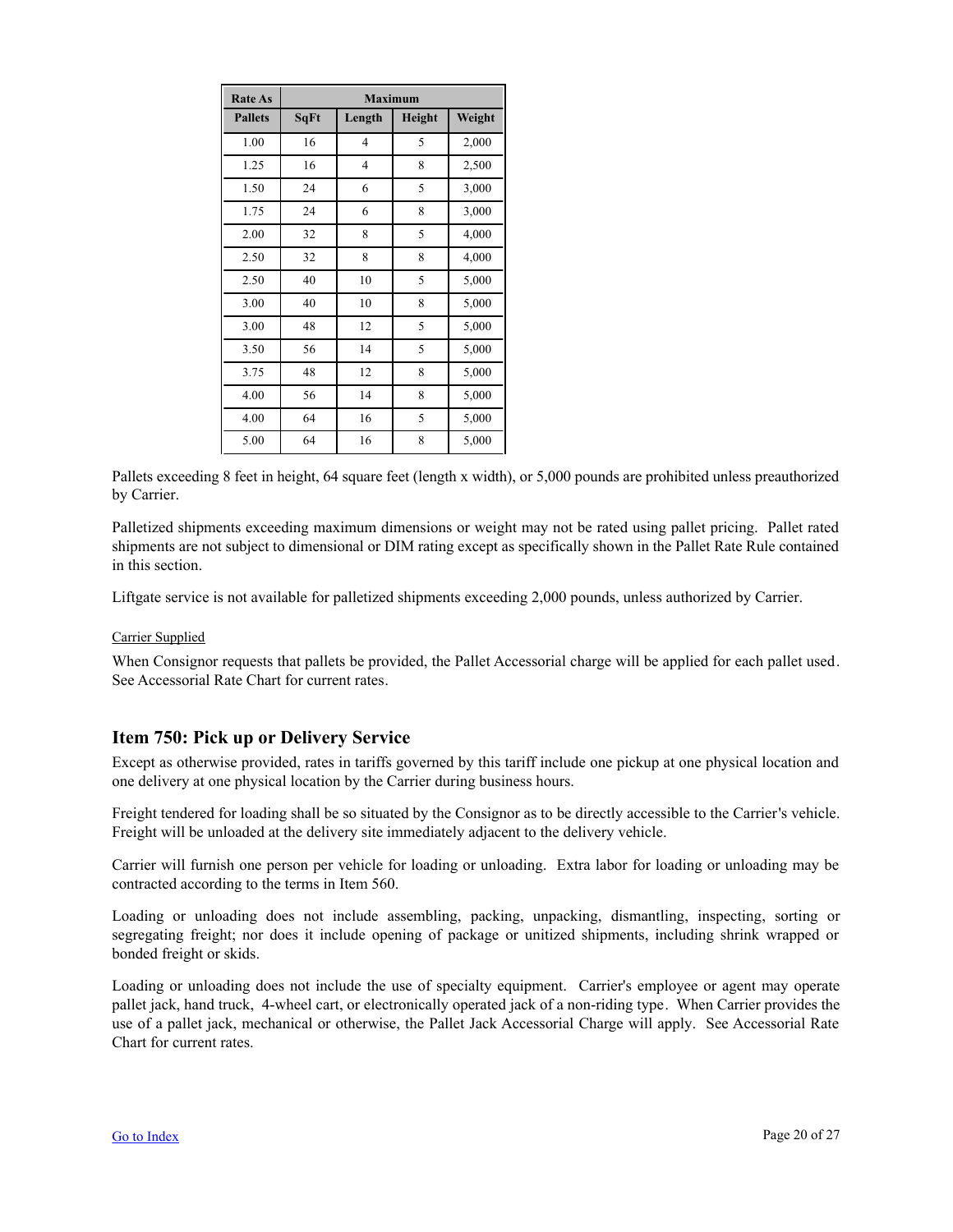#### <span id="page-20-0"></span>Deliver Without Signature (Drop Release)

When the Consignor, or owner of the freight, has made written arrangements with the Carrier, freight consigned to locations where no representative of the Consignee or owner of the freight, is present or available to receive the shipment, the freight will be delivered, unloaded, and left unattended at the designated place. Once delivered the Carrier shall not be liable for subsequent loss or damage of the freight.

Consignors or Consignees may provide a "standing drop release agreement" to be kept on file with the Carrier granting authorization for Carrier to deliver all shipments without signature. In lieu of a "standing drop release agreement", Consignors or Consignees may provide written authority for the Carrier to drop shipments without signature. To request a drop release for a specific shipment(s), the Consignor or Consignee must provide a written agreement including the date, Pro number of the shipment to be released, printed name and signature of the person granting authorization for the drop release.

#### No Contact Delivery (NCD)

In response to COVID-19 and the CDC (Center of Disease Control) federal guideline regarding "Social Distancing" CrossCountry has developed a No Contact Delivery (NCD) process. This will allow drivers to follow the CDC's recommended social distancing practices. During a "No Contact Delivery," the consignee will be present, but not be required to physically sign for the freight. Instead, the delivery will be notated as NCD, along with the name of the person receiving the freight. A picture of the freight will be taken to show the condition of the freight at point of delivery. Carrier reserves the right to discontinue No Contact Deliveries at their discretion once CDC has lifted their federal guideline regarding Social Distancing.

#### **Item 752: High Cost - Remote Location**

When the Carrier is requested to perform a pick up or delivery service in a city designated as a High Cost location, a fee assigned by CCFS will be assessed. To determine the applicable zip codes and the appropriate fee, please see the following link.

http://www.shipcc.com/files.aspx?xls=hicost

#### **Item 753: Pick up or Delivery at Residential and Limited Access Locations**

When Carrier is required to provide pick up or delivery service at place of residence, the Residential Accessorial will apply. If the service point is also considered a rural delivery, the Residential Accessorial charge will be waived and the Rural Delivery Accessorial charge will be added.

#### Limited Access Locations

When pick up or delivery service is requested to a farm, church, school, commercial establishment - not open to the public, construction site, mining facility, heathcare facility, fair, convention center, carnival, prison, or military base, the Limited Access Accessorial will apply.

#### Food Warehouses

When pick up or delivery service is requested at a food warehouse, the Food Warehouse Accessorial will apply.

#### Shopping Malls

When pick up or delivery service is requested at a shopping mall, the Shopping Mall Accessorial will apply.

If through no fault of the Carrier, the tender of delivery can not be accomplished at the time agreed upon, and the delivery was attempted, the shipment shall be subject to the Notification/Appointment, Multiple Attempt and the Residential, Limited Access, Shopping Mall, or Food Warehouse Location Accessorial Charges, in addition to all other applicable freight or accessorial charges. See Accessorial Rate Chart for current rates.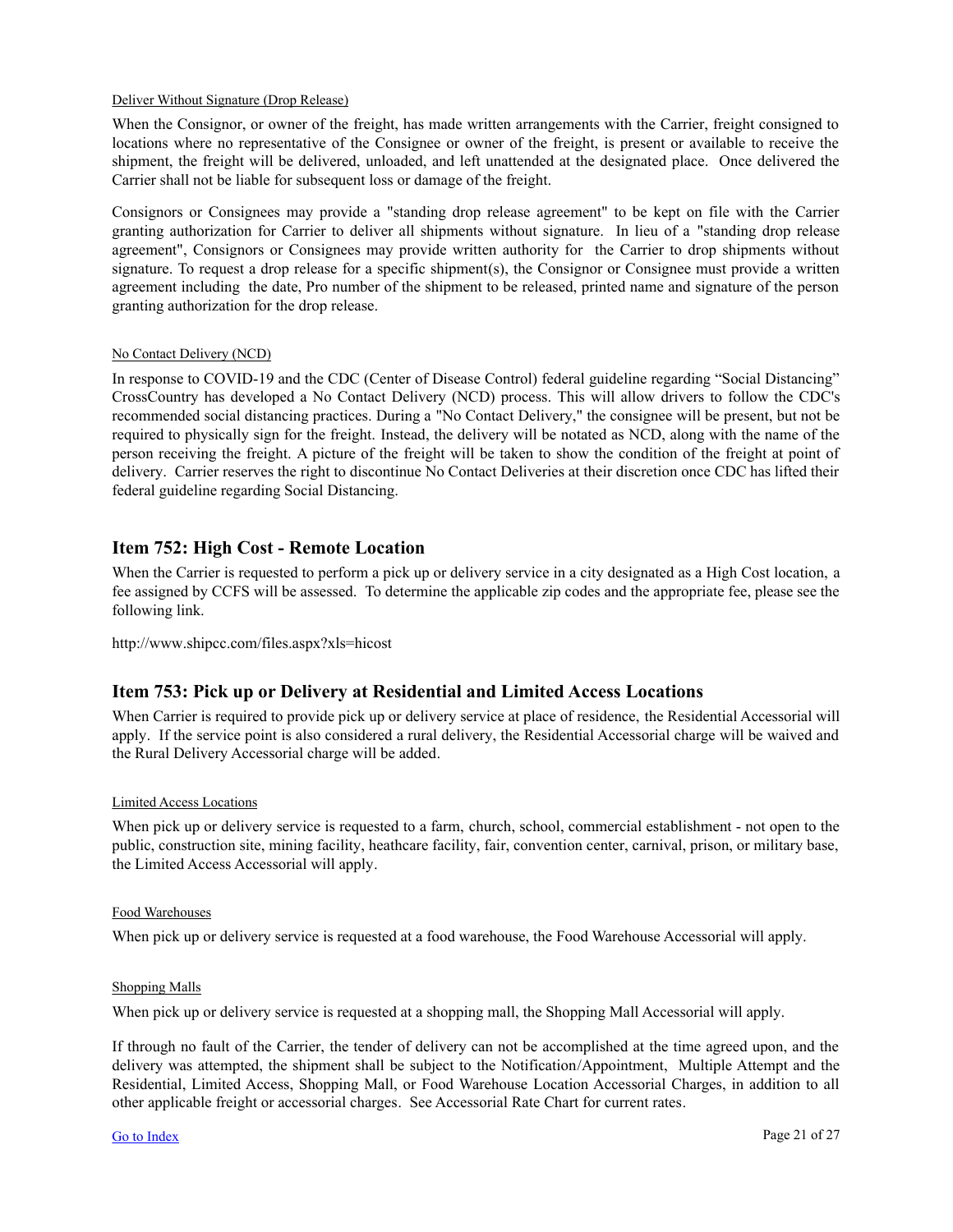#### <span id="page-21-0"></span>Delivery Notification

Before attempting delivery to residences and limited access locations, the carrier must reach agreement with the Consignee or Consignor regarding the date and time (approximate) of delivery. This notification may be provided by the Consignor on the bill of lading, or by verbal or written agreement between the Carrier and Consignee. In any case, some mutually agreed upon arrangement for delivery must be made before tender of delivery is initially attempted.

#### **Transit Time**

Carrier reserves the right to add one additional (business) day of service to published transit times for pick ups and deliveries to residential or limited access locations.

#### **Item 754: After Hours Service**

#### Weekend/Holiday

When requested and the operational requirements can be met by the Carrier, pick up and delivery service may be provided by the Carrier on Saturday, Sunday or Holidays. In addition to all other freight or service charges, the After Hours Weekend-Holiday Accessorial Charge will apply . See Accessorial Rate Chart for current rates.

#### Monday-Friday

If pick up or delivery service is requested between the hours of 5:30 pm and 7:30 am, Monday through Friday, and if it is operationally feasible for the Carrier, the Carrier may accommodate the request. In addition to applicable freight or service charges, the After Hours Service Mon-Fri Accessorial Charge will Apply. See Accessorial Rate Chart for pricing. Service is not available in all markets and requires preapproval.

Charges for After Hours Service must either be paid before service is performed or guaranteed to the satisfaction of the Carrier. Service is not available in all locations and Carrier is not obligated to perform the service.

#### **Item 755: Time Specific Service**

If pick up or delivery service is requested during a specific time window between the hours of 7:30am and 5:30pm, Monday through Friday, and if it is operationally feasible for the Carrier, the Carrier may accommodate the request. In addition to applicable freight or service charges, the Time Specific Accessorial Charge will Apply. See Accessorial Rate Chart for pricing.

#### **Item 756: Guaranteed Delivery**

Carrier offers Guaranteed Delivery by 5pm to specified direct service locations. Those locations may be found at: http://www.shipcc.com/Output\_To\_Browser.aspx?PDF=ServiceDirectory Required delivery date must be within carrier's standard shipping time-frame based upon when freight is received. Some service points only have pick-up or delivery on specific days, this limitation applies to Guaranteed Delivery shipments as well. All guaranteed transits are exclusive of Saturdays, Sundays, Holiday closings and restricted delivery days. Carrier reserves the right to deny the requested service.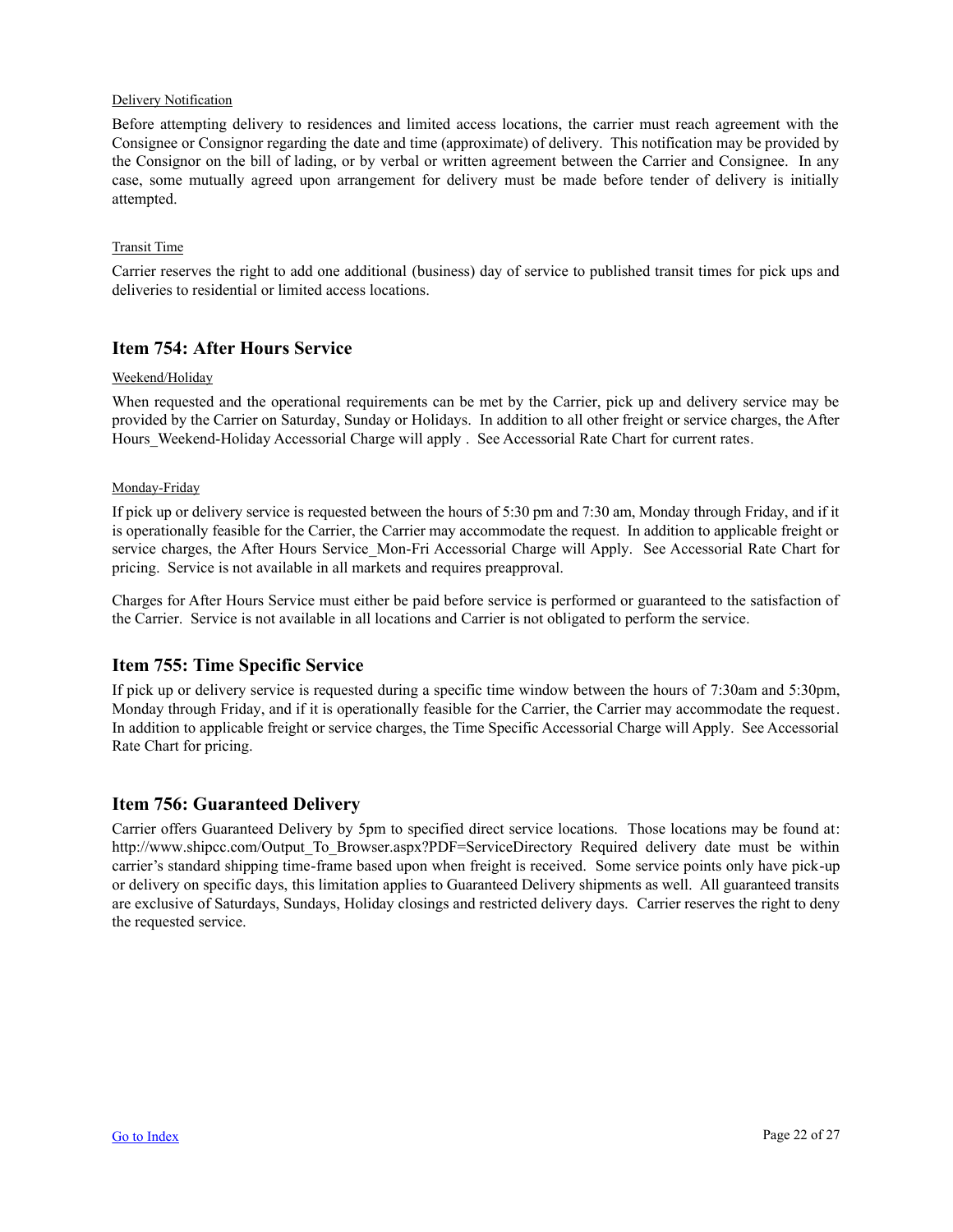<span id="page-22-0"></span>Guaranteed Delivery is not available on shipments:

- originating from or destined to a non-direct point

- when the shipment is greater than 6,000 pounds

- when the shipment is over 8 linear feet

- when shipment requires an Inside Delivery, Residential Delivery, or delivery to Limited Access Facilities including but not limited to Military, Medical, Shopping Malls, Schools, Food Warehouse, etc.

- when the consignee requires an appointment for delivery or is restricted by conflicting appointment

- when shipment is an airport pickup or delivery

- when shipment is moving as a Customs/In Bond

- when shipment is considered a blind shipment

- when shipment includes other special pickup or delivery requirements

For freight to be eligible for Guaranteed Delivery, shipper must:

1.Prior to cut-off time, contact Customer Service for Quote specifying "Guaranteed Delivery". [Requests to implement "Guaranteed Delivery" notifications through EDI or API will be handled on a case by case basis and must be tested before setup.]

2.Make freight available to Carrier by required time on day of pickup. Standard carrier transit times and cut-off times apply.

3.Write on BOL in one inch letters "Guaranteed Delivery."

4.Inform driver at the time of pick-up that the shipment requires "Guaranteed Delivery."

On-time delivery is defined as the carrier's delivery, or attempted delivery by 5pm, of a shipment in accordance with Carrier's normal transit standards in effect at the time of the shipment.

Guaranteed transit time begins when shipment is physically accepted by Carrier.

If the carrier fails to meet the on-time delivery requirements, all charges will be waived for shipment. Standard shipping charges shall not be waived when the failure to deliver is through no fault of the Carrier (Force Majeure), however, the Guaranteed Delivery Charges will be removed. Force Majeure events include but are not limited to: strike, power outage, weather, traffic issues or other unexpected events.

Carrier shall in no event be liable for loss of profit, income, interest, attorney fees, or any special, incidental or consequential damages relating to delay in freight shipments or other delivery issues. The remainder of carrier's Rules Tariff applies.

See the Accessorial Rate Chart for current rates.

#### **Item 757: Airport Pick up or Delivery**

When Carrier must pick up or deliver freight to or from an airport, the Airport Pick-up or Delivery Accessorial Charge will apply. This service is subject to Carrier's availability. See Accessorial Chart for current rates.

#### **Item 760: Weight, Dimension and Inspection**

Weight and dimensions (length, width, and height), in inches, of each handling unit shall be shown on the original bill of lading when tendered to the Carrier at the time of shipment. Carrier reserves the right to verify dimensions, classification, and weight. In addition to the verification fee, all applicable freight, fuel surcharge, and additional service fees will be modified accordingly. Charges will apply for reweight variances exceeding 50 pounds from stated bill of lading weight. If Consignor fails to provide weight, dimensions, and classification, the Consignor agrees to accept the weight, dimensions, and class determined by the Carrier.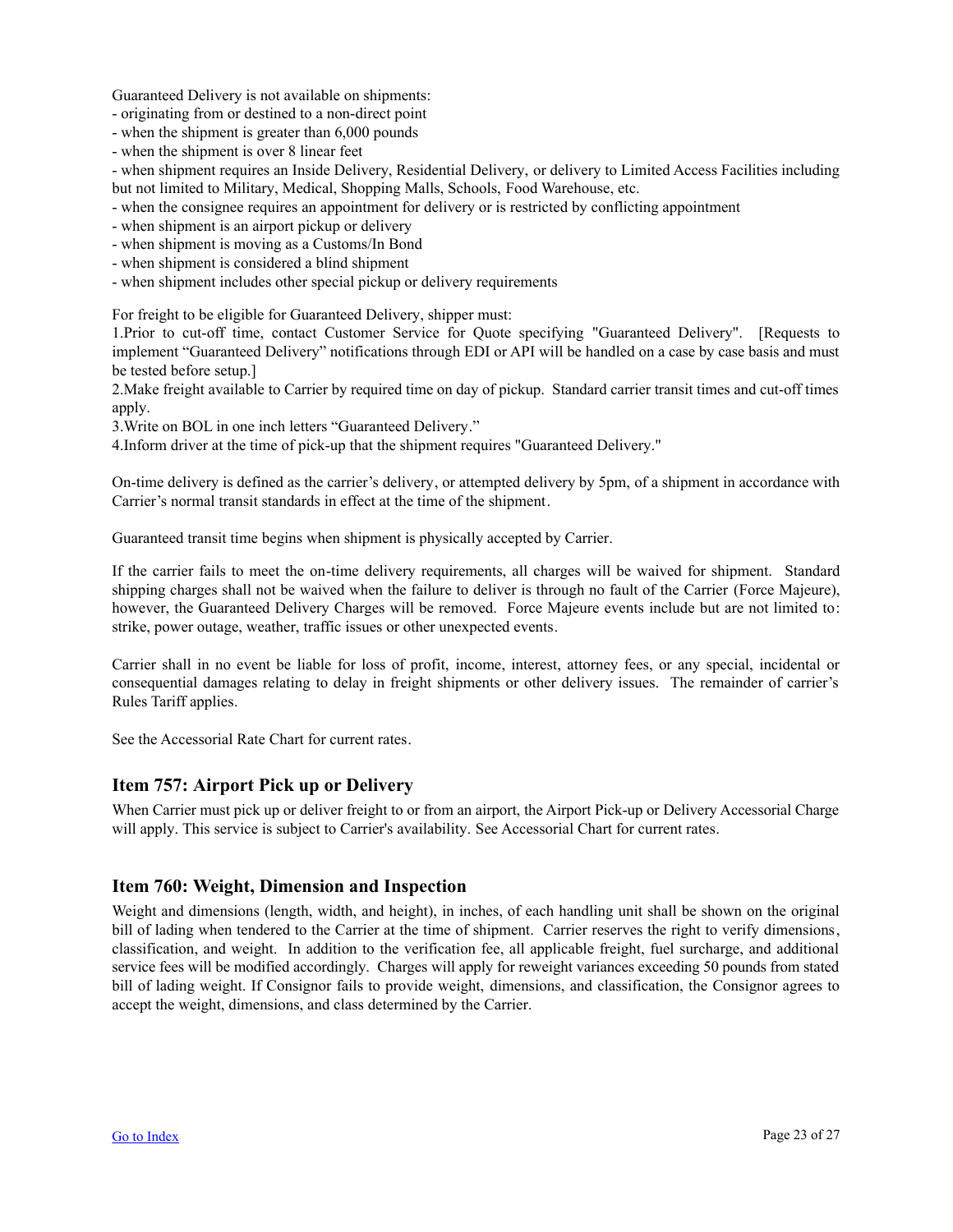#### <span id="page-23-0"></span>**Item 766: Precedence (Priority) of Rules**

This tariff will take precedence when conflicting with a tariff published in the National Motor Freight Classification NMF 100 series.

#### **Item 769: Prepayment or Guarantee of Charges**

A PREPAID shipment will be billed to and paid by Consignor and such billing will include all transportation, accessorial or other applicable charges.

A COLLECT shipment will be billed to and paid by the Consignee and such billing will include all transportation, accessorial or other applicable charges.

A THIRD-PARTY shipment will be billed to and paid by a party who is not the Consignor or the Consignee and such billing will include all transportation, accessorial or other applicable charges. The third party must have established credit with the Carrier when the shipment is tendered to the Carrier. The Consignor must guarantee payment if the third party fails to do so within normal payment terms.

#### **Item 780: Prohibited Articles**

EXTRAORDINARY VALUE ARTICLES will not be accepted for shipment nor as premiums accompanying other articles. Unless otherwise provided, the following property will not be accepted - Antiques, Bank bills, Coin, Currency, Notes, Deeds, Drafts, Valuable papers, of any kind, Original works of art, Postage stamps, Letters, Revenue stamps, Precious stones, Museum exhibits. Other prohibited items include - Human organs, Corpses, Firearms, Live animals or poultry, Infectious substances and any item otherwise prohibit by federal, state, or local law.

Consignor shall indemnify the Carrier for all costs, fees, and expenses incurred as a result of the Consignor's violation of any such local, state, and federal law or regulations.

CARPET AND SHEET VINYL ROLLS are prohibited. Cartons of flooring are acceptable.

GRAIN BIN SECTIONS are prohibited.

HAZARDOUS MATERIALS including Class 1.1- Mass Explosion Hazard, Class 1.2 - Projection Hazard, Class 1.3 - Fire and Minor Blast Hazard and/or Projection Hazard, Class 4.3 - Dangerous When Wet, Class 7 - Radioactive Material, Hazardous Waste, More than 1.06 (1 liter) of Material Poisonous Hazard by Inhalation Hazard Zone A, More than 3500 gallons (13,248 liters) Liquid or Gases, More than 468 cubic feet (13.24 cubic meters) of solids.

Shipments containing Carbon Black are prohibited.

Shipments containing: Hemp in the raw, Hemp Plants, Hemp Seed, Hemp Leaves, Hemp Oil, Hemp Seed Oil, and CBD's derived from Hemp, Marijuana (including for medicinal or recreational use), CBD, Synthetic Cannabinoids, and any product that contains THC are prohibited.

#### **Item 785: Freight Liable to Cause Injury or Damage**

Carrier is not obligated to receive freight that is not safe to handle without injury or that is liable to damage other freight or Carrier's equipment. Such freight may be refused or delayed in transit to allow for handling without damage. See Item 790 Restricted Articles for additional information.

The Consignor, not the Carrier, is liable for any and all damages caused by shipping products harmful to other products without clear and proper disclosure. This applies whether or not the material is classified as a hazardous material. In addition, for hazardous materials, the Consignor shall ensure the article is properly packaged and the appropriate documentation is accurately completed and submitted to the Carrier at time of tender.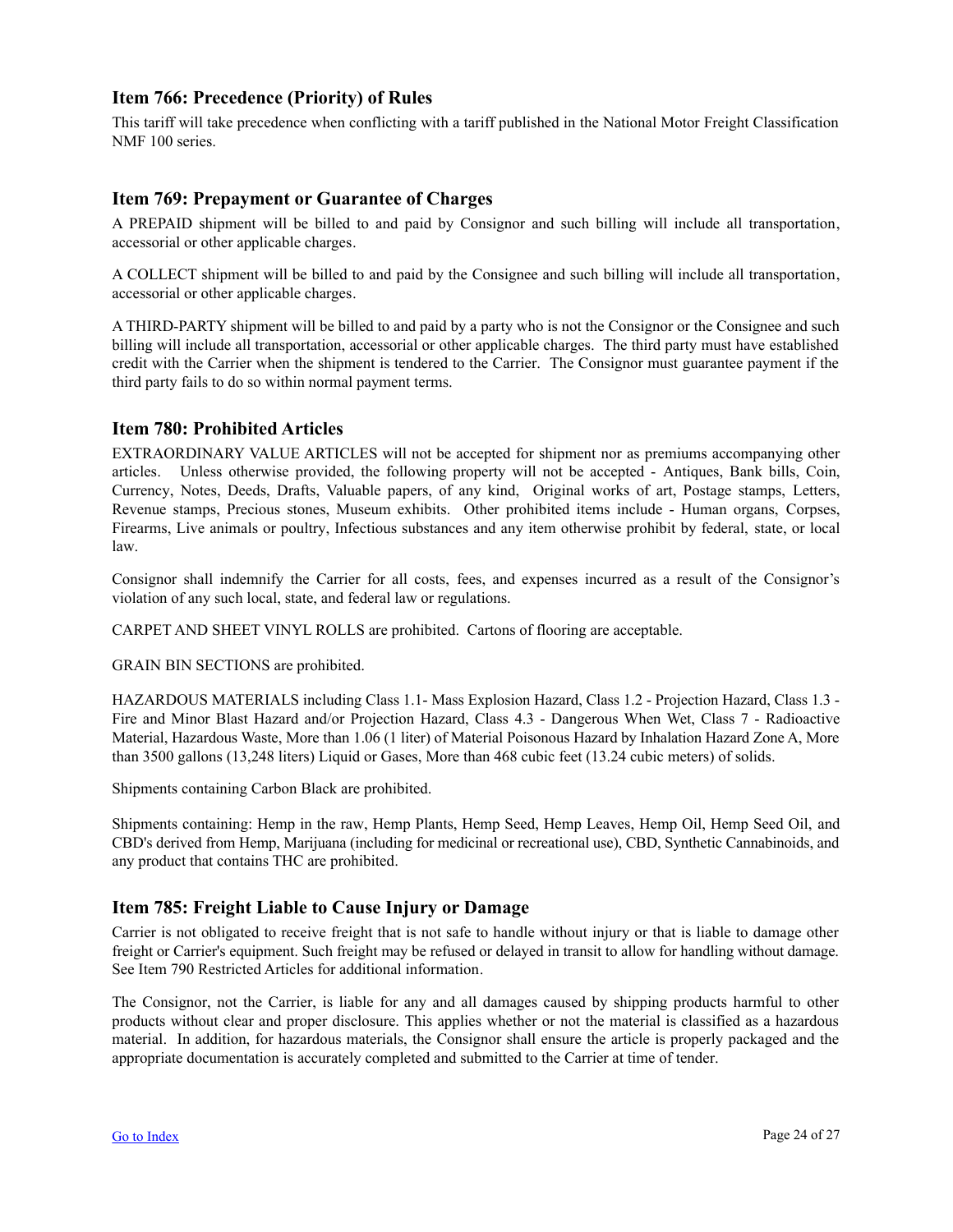#### **Item 790: Restricted Articles**

Restrictions apply to shipment of the following items. Carrier's inadvertent acceptance of product not meeting the restrictions outlined herein shall in no case negate the restrictions as outlined. Carrier accepts no liability for said articles and reserves the right to return the product to the Consignor or delay the shipment to allow for safe, damage-free transport.

AIR COMPRESSORS taller than 6 feet (including skid height) are prohibited. Compressors must be securely strapped and/or mounted to a pallet of size sufficient to support the weight of the compressor.

APPLIANCES must be factory packaged. Normal delivery service includes delivery to a warehouse, dock, or garage. For additional services, please contact the Special Services Department to check service availability and to obtain a quote.

ASSEMBLED FARM EQUIPMENT or FINISHED GOODS shall not exceed 4 feet in width and 6 feet in length. Articles must be safe to handle and transport as specified in Item 785 Freight Liable to Cause Injury or Damage.

AUGERS and AUGER COMPONENTS shall not exceed 26 feet in length and must be crated. Augers weighing more than 150 pounds must be palletized and moveable by forklift or pallet jack without causing damage.

AUTO PARTS - BED LINERS, FRONT END CLIPS, SIDE PANELS, UNDERCARRIAGES, CAR TOPS, ETC. are subject to dimensionalized weighing. Shipments will be handled on a space-available basis and are subject to delay in transit.

BATH SURROUNDS, SHOWER STALLS, SAUNAS, etc. must be totally enclosed in factory packaging and are subject to rating by dimensional weight.

COUNTERTOPS must be boxed or crated and may not weigh more than 150 pounds. Carrier accepts no liability for damage of countertops.

DOORS AND DOOR FRAMES must not exceed 4 feet by 8 feet. Door frames without thresholds must be braced to prevent twisting. Doors must be enclosed in factory packaging. Doors containing windows will be subject to the Glass Accessorial Charge. See Accessorial Rate Chart for current rates.

ENGINES, TRANSMISSIONS, DRIVE TRAINS, REAR END DIFFERENTIALS must have fluids drained and be strapped to a pallet.

FREEZABLE GOODS must be protected by the Consignor using heat blankets or other protective equipment. Carrier does not supply these materials or provide freeze protection.

FREIGHT ON WHEELS must weigh less than 300 pounds, be less than 4 feet tall, and have operational locking wheels, which are secured upon loading. Scissor lifts, man lifts and boom lifts are prohibited.

FURNITURE must be factory boxed. Plastic wrap is not considered factory boxed. No single piece of furniture requiring hand loading or unloading may weigh more than 75 pounds OR it must be moveable with a two-wheel hand cart. Normal delivery service includes delivery to a warehouse, dock, or garage. For additional services, please contact the Special Services Department to check service availability and to obtain a quote.

GLASS WINDOWS weighing more than 75 pounds or exceeding 24 square feet (length x width) shall not be accepted. Restrictions may not apply if the windows are crated, palletized, or otherwise presented for shipment in a manner that allows for mechanical transfer of handling units. Windows must be totally enclosed in factory packaging OR the Consignor or Consignee must release Carrier from liability for damage. The Glass Surcharge will apply to each shipment. See Accessorial Rate Chart for current pricing.

MATTRESSES must be boxed. Carrier will accept mattresses wrapped in plastic, but will accept no liability for damage. Normal delivery service includes delivery to a warehouse, dock, or garage. For additional services, please contact the Special Services Department to check service availability and to obtain a quote.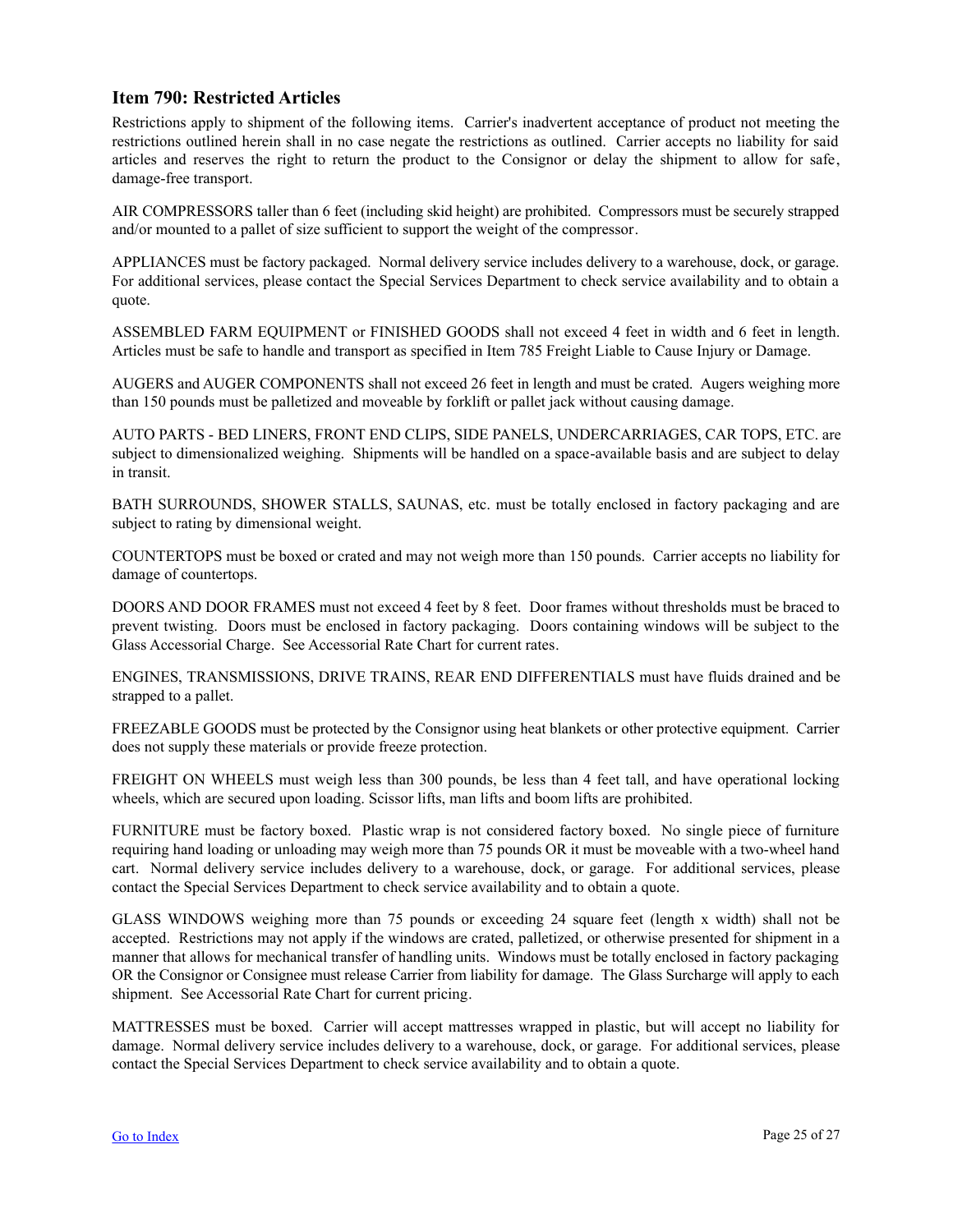<span id="page-25-0"></span>MOTORIZED FREIGHT that is not crated or moveable by forklift or pallet jack must not exceed 4 feet in width and 6 feet in length. Such freight shall be loaded and unloaded by utilizing the equipment's power. The fuel tank shall be drained except for the amount of fuel required to load and unload the equipment.

PIPE, STEEL BEAMS, RODS, TUBES, SHAFTS, etc. must not exceed 150 pounds or 24 feet in length. Bunks of pipe will be accepted so long as the pipe is securely banded to a pallet equal to the length and width of the product. Pallets must be moveable by forklift or pallet jack. Pipe or bunks of pipe exceeding 10 feet in length will be subject to the Extreme Length Accessorial Fee. See Accessorial Rate Chart for current rates.

SNOWMOBILES, MOTORCYCLES, ATV'S AND SNOW BLOWERS must be crated and drained of any fluids. Uncrated equipment will be accepted; however, Carrier will accept no liability for damage caused during transit. If the shipment contains glass, the Glass Accessorial Charge will apply.

WINDSHIELDS must be packaged in sturdy cartons with appropriate separation between each piece of glass with no glass exposed from the carton. Windshields will be subject to the Glass Surcharge Accessorial.

#### **Item 820: Reconsignment**

The Consignor may request the Carrier to redirect a shipment once it has been tendered for shipment. Reconsigned shipments are subject to all applicable freight charges in addition to a Reconsignment fee. Charges shall be determined as follows.

If the shipment has not dispatched from the terminal of origin, the Reconsignment Accessorial fee will be the only additional charge assessed related to this change in service. See Accessorial Rate Chart for current rates.

If the shipment has left the origin terminal, the Reconsignment Accessorial fee will be assessed, in addition to appropriate freight charges. See Accessorial Rate Chart for current rates.

If a shipment has been delivered before intercepted for Reconsignment, the charges for the shipment shall be due and payable. Recovery of the shipment and delivery to a different Consignee or Consignee address shall be considered a new and separate shipment.

#### **Item 825: Rural Delivery Charge**

When pick up or delivery service is requested to be performed more than 5 miles from the nearest highway on the Carrier's normal line of travel or municipality served by the Carrier as a direct service point, a Rural Delivery Accessorial Charge will be added and is based on the number of off-route, round-trip miles incurred. See Accessorial Chart for the current mileage rate. If the service point is also subject to the Residence Accessorial, only the Rural Delivery Accessorial will be assessed.

#### **Item 830: Delivery Attempt**

When through no fault of the Carrier, freight is not delivered on the first attempt, a Multiple Attempt Accessorial Charge will be assessed on the next and each subsequent delivery attempt. See Accessorial Rate Chart for current rates. No additional delivery attempts will be made until an appointment is secured with the Consignee.

#### **Item 840: Saturday Delivery Service**

When freight is available for delivery on Saturday, the Consignor or Consignee requests delivery service, and the service is performed as part of Carrier's normal operations, the Saturday Delivery Accessorial Charge will apply in addition to the normal freight charges. See Accessorial Rate Chart for current rates. The After Hour\_Weekend/Holiday Accessorial Charge will not apply to these shipments. Service is available only in select terminal cities.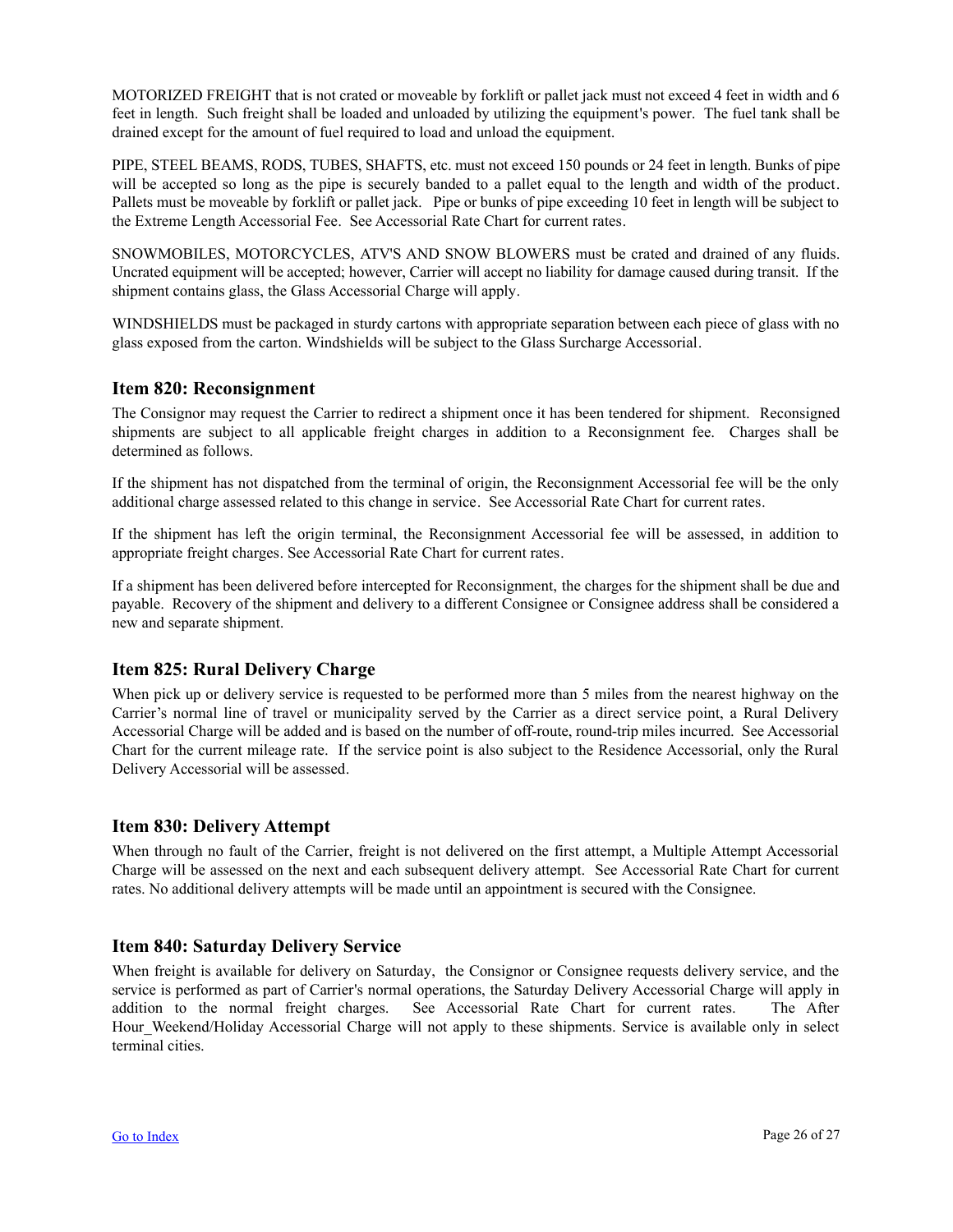#### <span id="page-26-0"></span>**Item 850: Border Security**

When a shipment is moving across national boundaries, (ie. between the USA and Canada) the Border Security Charge will be applicable. See Accessorial Rate Chart for current rates.

#### **Item 855: Bond Charges**

When a shipment is moving across national boundaries, (ie. between the USA and Canada) and is required to be moved to an inland sufference warehouse until customs clearance is received, Bond Charges will be applicable. See Accessorial Rate Chart for current rates.

#### **Item 910: Storage**

When through no fault of the Carrier, freight is held in the Carrier's possession by reason, act, or omission of the Consignor or Consignee, such freight will be considered stored.

Stored shipments are subject to the Storage Accessorial Charge for each day, including weekends and holidays. See Accessorial Rate Chart for current rates. Charges shall be applied 48 hours after Consignor notification. The notification waiting period shall not including Saturday, Sunday, or Business holidays.

#### **Item 980: Undelivered Returned Shipment**

Any undelivered shipment when returned to the Consignor, shall be returned subject to the following provisions:

The point of return shall be identical to the point of origin.

The original Consignor guarantees payment of the original move, the return move, and all other applicable charges.

The original returned shipment shall be subject to the Reconsignment, Marking and Tagging Accessorial and any other applicable accessorial fees. See Accessorial Rate Chart for current rates.

#### **Item 985: Unpack Service**

If requested by the Consignor or Consignee and if operationally feasible, the Carrier may agree to remove the packaging from a shipment. The unpacking service does not include removal of debris and is subject to the Unpack Accessorial Charge. See Accessorial Rate Chart for current rates.